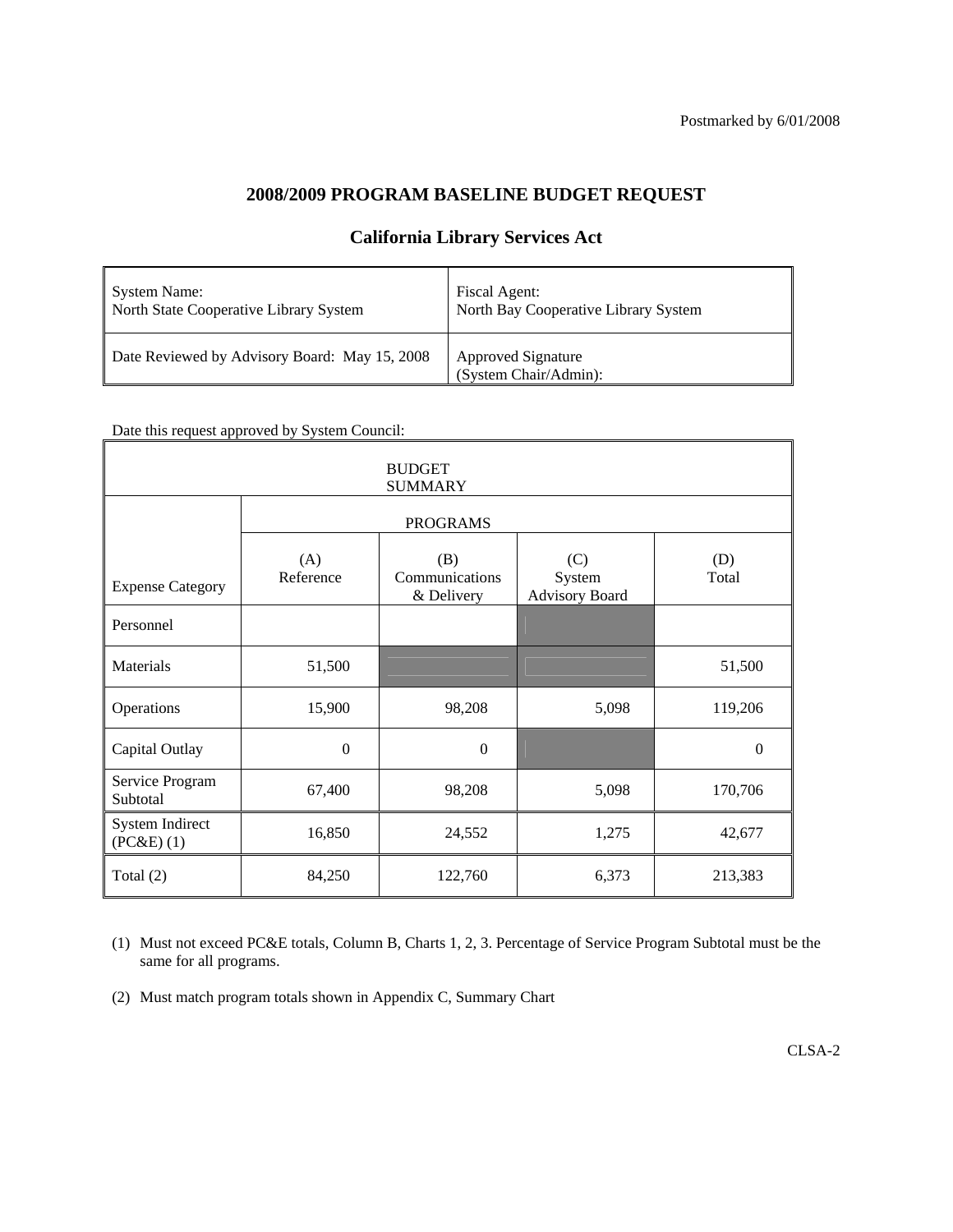### (E) QUALITATIVE DATA

#### **PROGRAM BASELINE BUDGET REQUEST FY 2008/09**

#### **SYSTEM NAME: North State Cooperative Library System**

The North State Cooperative Library System covers a huge geographic area. Over 64% of the population of North State qualifies as geographically isolated. Several of the counties within the area contain a large percentage of Federal land and have very small populations (Sierra County less than 3,000). The lack of income from a large population base or income from privately held land financially limits the libraries within NSCLS.

Through membership in NSCLS the libraries expand their resources. They have access to a highly skilled professional librarian that handles difficult reference questions through a contract with North Bay Cooperative Library System. As a group they can purchase and have remote access to online databases that serve their patrons in their homes, offices, and at school.

The geographic isolation limits access to movie theaters, as well as radio and television reception. NSCLS libraries offer the group a collection of videos, DVDs, and recorded books and music on either tape, CD or Playaway digital audio books that rotates between the libraries as well as a large core collection that is available for ILL.

The challenges of both funding and delivering information in an area that includes two major mountain ranges and limited highways are great. Although land based delivery is and will remain a necessity for the members, use of electronic connections such as e-mail, fax, video-conferenced meetings and conference calls is increasing.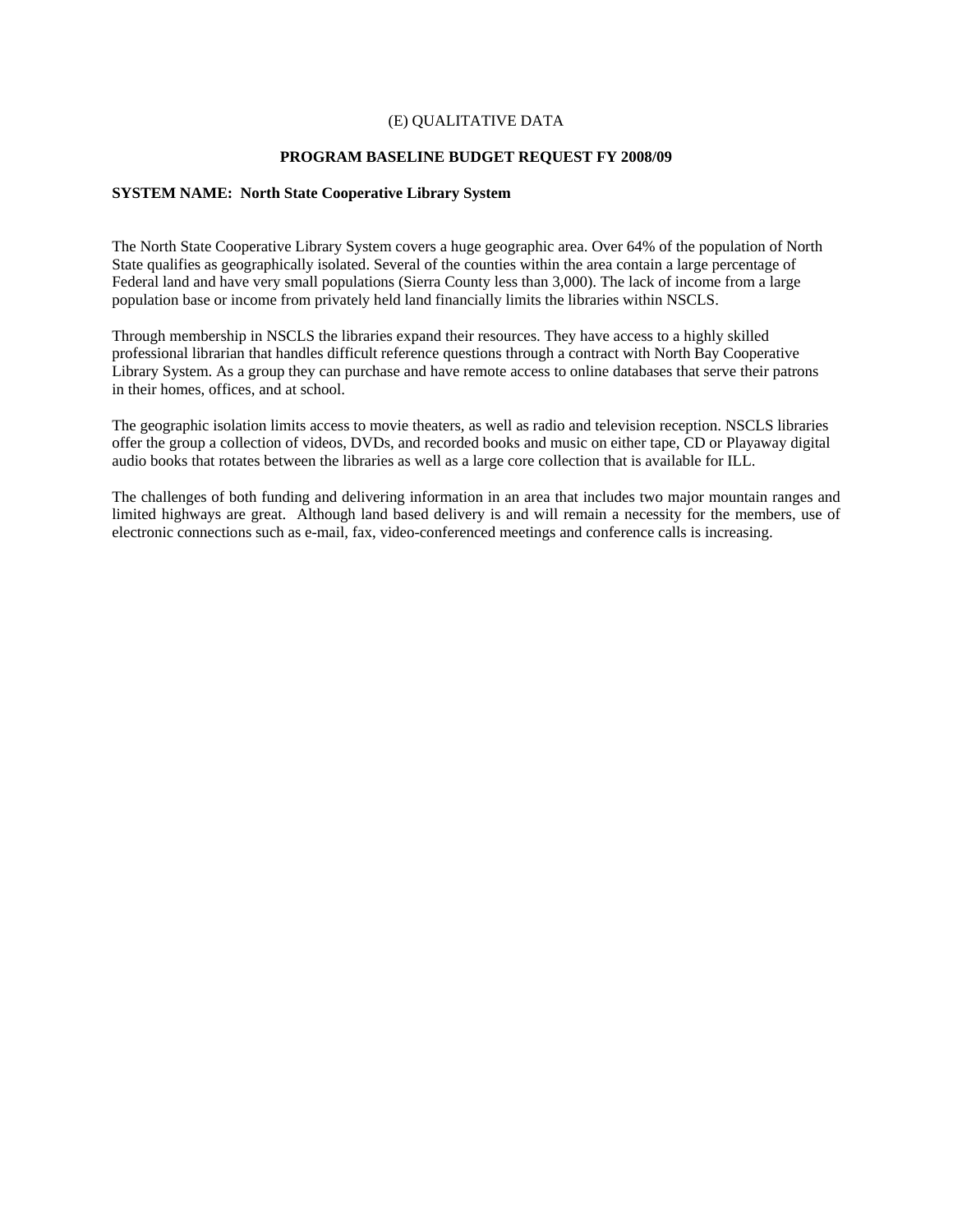#### SYSTEM PLAN OF SERVICE

## DESCRIPTION OF SYSTEM SERVICE AREA FISCAL YEAR 2008/2009

#### 1. System Name:

North State Cooperative Library System

#### 2. Population Profile:

(See profile for North State Cooperative Library System, page 5)

#### 3. Users and Non-Users:

29% to 72% of the residents of the North State area are registered borrowers, according to reports from NSCLS public libraries. A high percentage of the residents use the public libraries on a walk-in, phone-in, or Internet basis. Other residents of the North State area have access to NSCLS member libraries, but are non-users. Both users and non-users are from all segments of the population. Since all member libraries have web pages, some users will be virtual and unknown to the libraries. Most North State residents have remote access to their library's resources via the Internet.

#### 4. Information Needs:

North State residents need access to library materials that are current and representative of materials flowing from publishers and producers and from reliable resources on the Internet. These needs are apparent from the heavy volume of interlibrary loan requests for publications and audiovisual materials and from Internet use statistics. NSCLS lacks the financial resources to meet these needs. A maximum of \$51,500 will be allocated in FY 2008/09 to purchase shared databases licenses that will strengthen local reference service. At the same time, both public and academic libraries in North State are caught between inadequate budgets and increasing costs for library materials.

Local funds for reference books and other printed materials are extremely limited as System libraries have not regained purchasing power lost in the early and mid-1990s. A second round of financial hardship in the past three years eliminated much of the ground that was recovered. The ability to provide current and complete information is eroding and is in evidence throughout the entire North State area.

North State residents need rapid access to the resources of the region, state, and nation. User surveys indicate that it can take some time to deliver requested materials to patrons. NSCLS will continue to utilize fax and email transmission to provide urgently needed materials in minutes.

NSCLS has dispersed its audiovisual collection to two member libraries who will try to maintain appropriate staffing levels for the volume of requests for audiovisual resources. NSCLS is fully funding access to materials via the OCLC subsystem for FY 2008/09. Efficient communication via fax and email provides better service to geographically isolated libraries.

Members have elected to create a Group Catalog through the sponsored CalCAT project. Members have loaded bibliographic records into the North State Cooperative Group Catalog. Access to the Group Catalog is available via the NSCLS Webpage at http://nscls.org and through links on members' web pages. The Catalog contains MARC record holdings of nineteen NSCLS library collections. These records have improved subject access to print and non-print materials. The System subsidizes OCLC access for its members for searching and ILL requesting of items not locally available.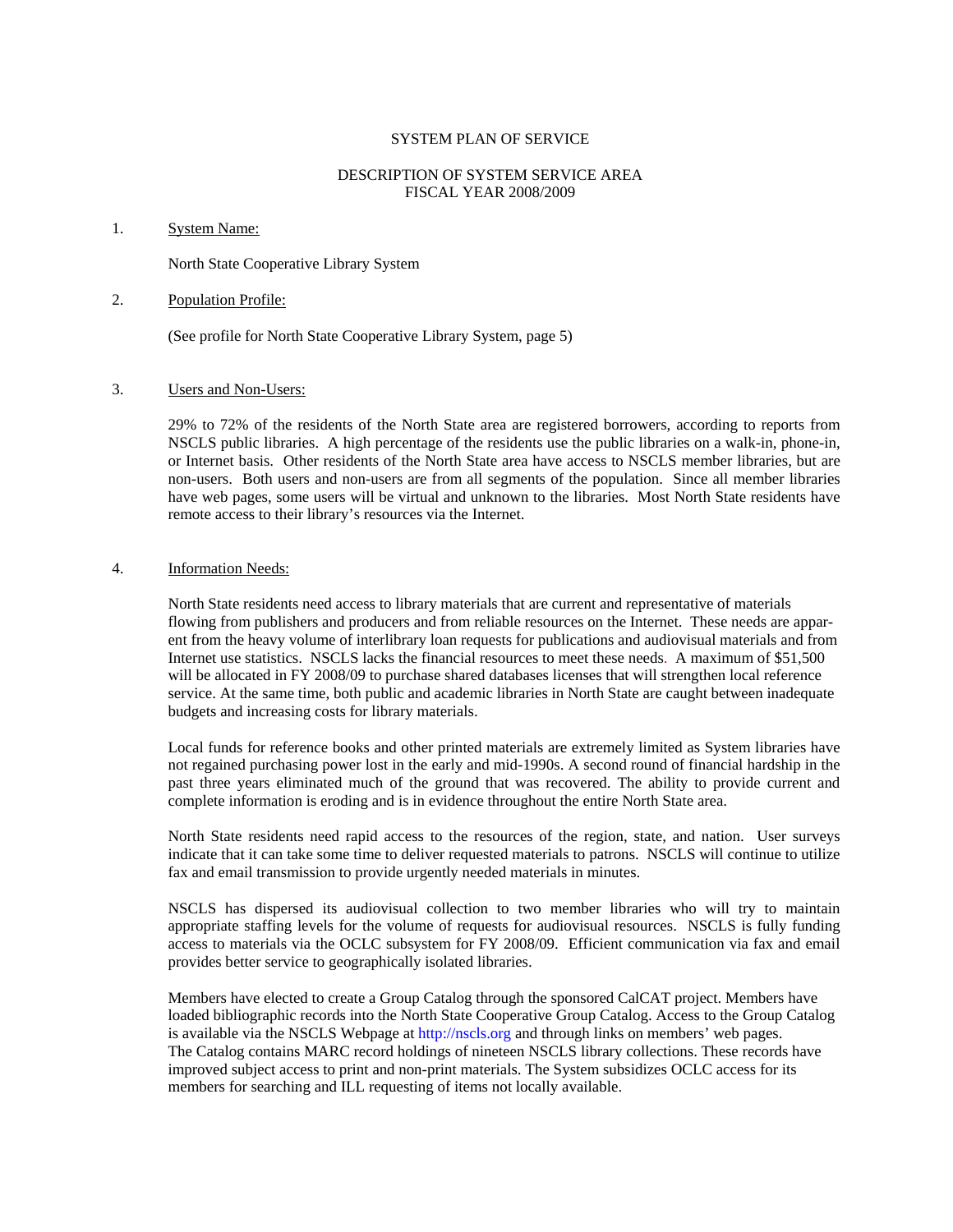NSCLS will continue to have web access to the CLSA statewide database through OCLC at each public library headquarters. Usage of CLSA/OCLC online database has required local funding and redirection of CLSA Communications and Delivery funds to provide access. NSCLS has placed limits on System-funded OCLC searches. Free to low cost access is needed for rural libraries to equalize access to information resources since local libraries lack funds for access.

NSCLS Council will be deciding whether the libraries want to continue updating the audiovisual collection that was split and placed in two of the member libraries. Many of the libraries don't include audiovisual materials in their budgets and depend on the shared collection as a much more cost effective way to provide these materials.

Staff development is needed, as North State residents must have trained library personnel available to assist in meeting information needs. NSCLS provides workshops for library employees on reference, interlibrary loan, technical services (including MARC cataloging training), children's services and young adult services. A variety of videocassettes, audiotapes, and professional books and journals are available for individual and group continuing education enhancement from the NSCLS Professional Library Collection now housed at various member libraries.

Coordination of the selection of materials is needed, as funds are very scarce for collection development. At the same time, staffing and travel funds are limited. These needs will remain unmet until special services project personnel and funding become available. NSCLS will encourage member libraries to utilize the CORE Reference Course and Infopeople classes to help staff members improve their knowledge and skills in performing reference work. Videocassette tapes and web casts on how to conduct reference interviews and other relevant topics supplement these courses.

There is a very great need for access to full-text databases through system-wide purchase because subscription costs are too high for individual rural libraries. NSCLS provided one general periodical database to public library members in 2002 to the present. Additional databases have been licensed since 2006 and member libraries report good usage statistics.

A full-time Technology Coordinator is still needed to help each local library "Plan for the Future" with hardware and software, and resolve problems in implementing new technology. Funding of this position is not possible at this time.

The training/underserved efforts of NSCLS are severely limited due to funding constraints at both the System and local level. The System has made available "Share A Book at Home" and "Welcome to your Library" brochures for literacy, English as a Second Language (ESL), Limited English Speaking (LES), and disabled segments of the population, as well as to the general public. In addition, the Plumas County Library's Listen-In collection will continue to be promoted to meet the special needs of these same groups for recorded materials.

In 2002, System Advisory Board members completed a survey of senior centers and care facilities to determine information and library service needs of this target underserved population. The information was shared with the State Library to help with possible development of a targeted grant program for improving services to senior citizens. In FY 2001/02 and 2002/03, the targeted underserved population was children from birth to age 5. Brochures were sent for distribution at public libraries, and articles on service to children were published in the regional newsletter.

The target underserved population for 2003-04 was individuals with disabilities. Special articles and features were published in the regional library newsletter, and a reference workshop on library service to the disabled was held. Individuals with disabilities were again chosen be the target group for 2004-05. As lack of staff and resources slowed progress on meeting the objectives for 2004-05, individuals with disabilities was chosen again as the target group for 2005-06. For 2006/07 and 2007/08 the geographically isolated was selected as the target underserved population. Some progress was made last year with the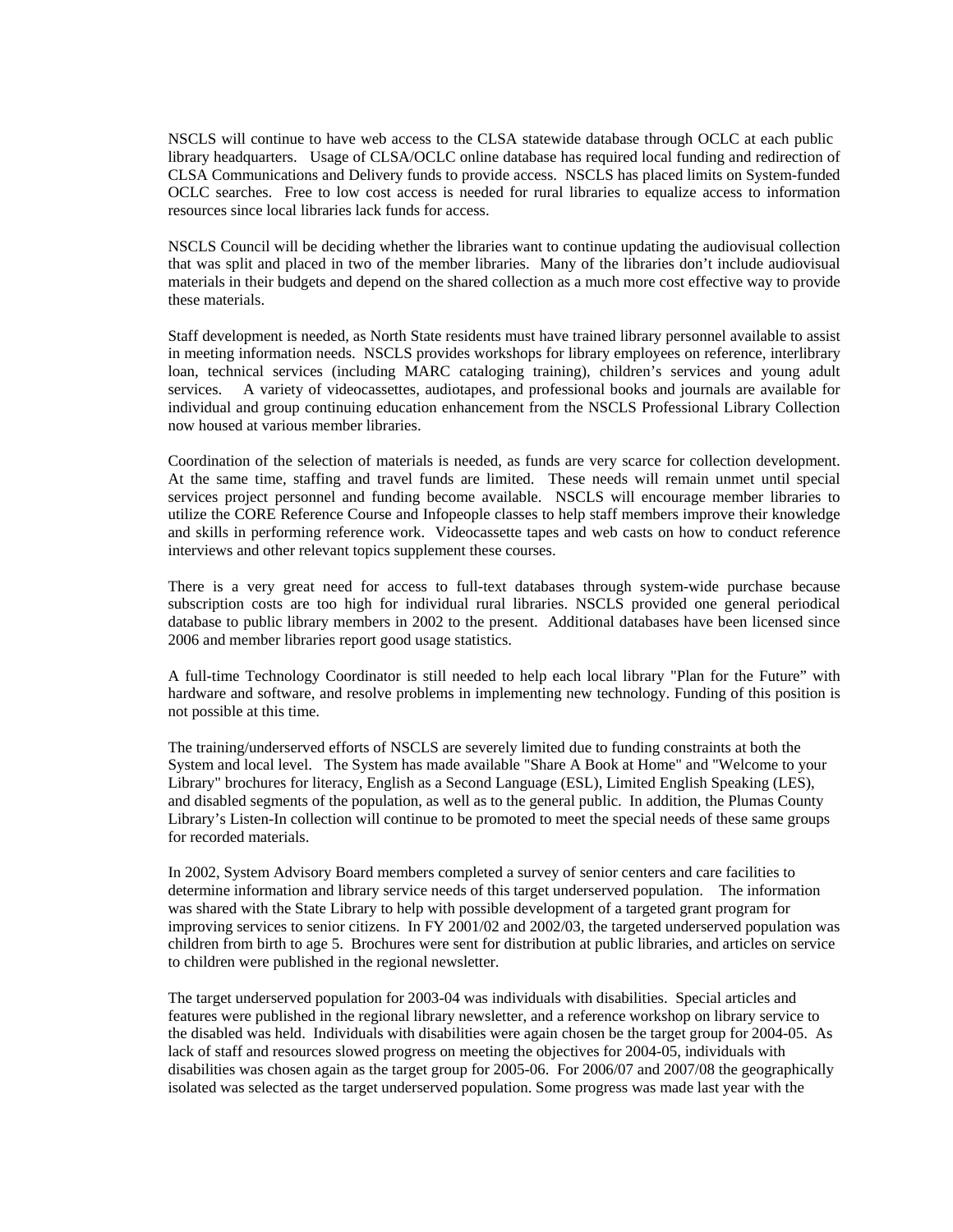addition of more remote access databases and training workshops. The addition of a blog and email reflectors have improved communication between members. The geographically isolated were chosen once again as there is still room for improvement of our services to that sector.

NSCLS libraries continue to be connected through a fax network. There are plain paper faxes at headquarters libraries and most branches. In 2005/06 NSCLS sunset its support for machines and provision of supplies for machines in local libraries because e-mail is becoming a far more popular method of communication. In 2008/09 NSCLS will no longer pay for fax telephone lines in member library facilities. Achieving e-rate funding approval for those lines has become increasingly difficult. All members were advised to include a request for funding of the lines in their local e-rate applications. Additionally the money for the fax lines will be reallocated to pay for increasing fuel costs.

NSCLS will maintain dedicated van delivery service. Member libraries place a high priority on delivery service. Daily delivery service to all members and affiliates would help achieve better service to patrons, but it is impossible to address this given the funding constraints of the California Library Services Act. This program had a deficit of over \$18,000 in the System's FY 2002-03 budget, over \$7,000 in FY 2004- 05, nearly \$20,200 in FY 2005-06. A deficit of \$39,194 is expected in 2008/09.

Three NSCLS public libraries received Gates/Infopeople wireless labs in 2002. Timely training in reference sources and skills, on library service, and on technology has been more available to members' staff.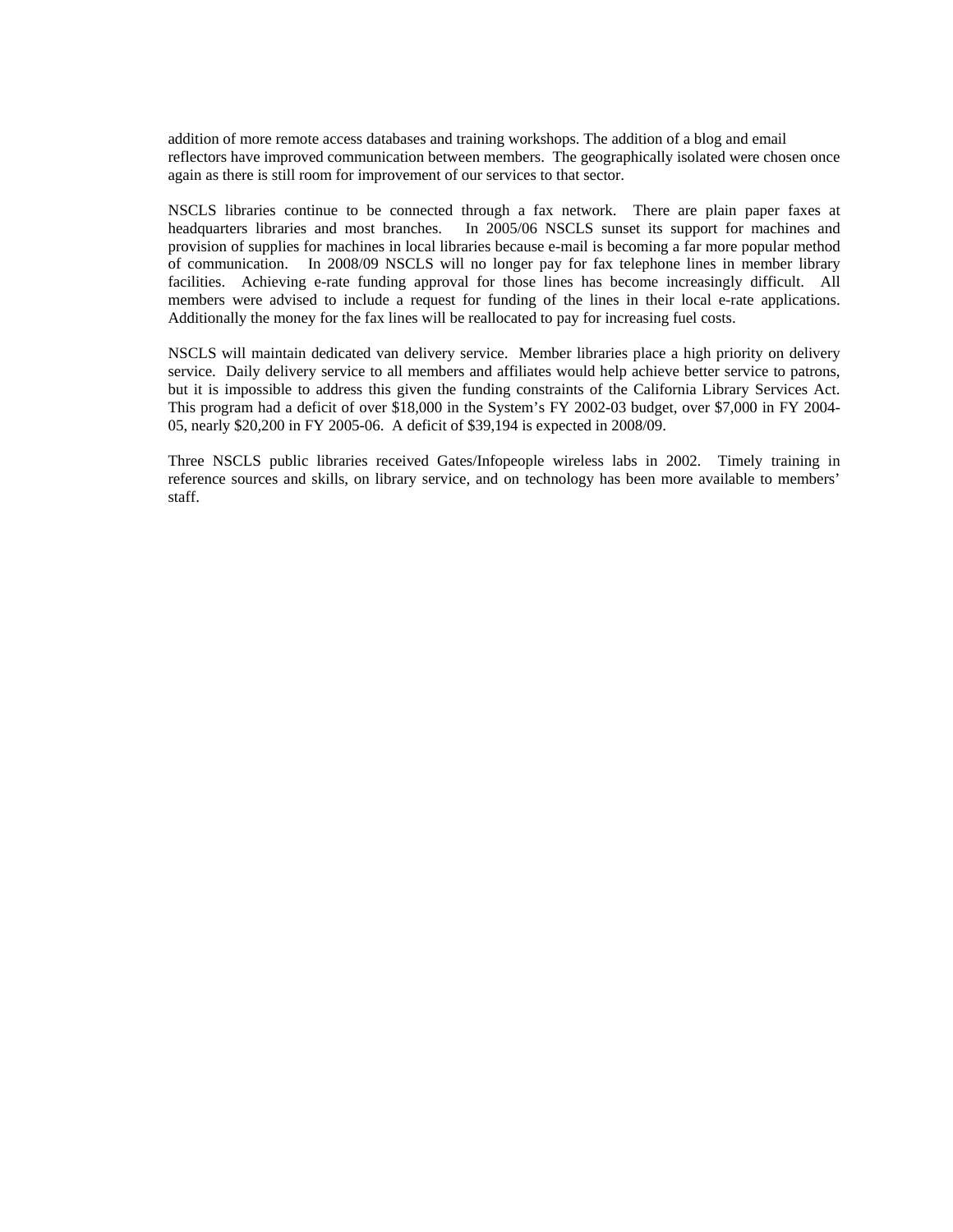# CLSA-3

# CALIFORNIA LIBRARY SERVICES ACT

## Annual Plan of Service

# **System Population Profile, 2008/09**

- 1. System Name: North State Cooperative Library System
- 2. Total Population of System Service Area: 767,781
- 3.

| <b>Underserved Population</b>                                  | <b>Number</b> | <b>Percentage of Total</b><br>Population |
|----------------------------------------------------------------|---------------|------------------------------------------|
| <b>Economically Disadvantaged</b><br>(Below poverty level)     | 123,801       | 16.1%                                    |
| Institutionalized                                              | 28,944        | 3.7%                                     |
| $Aged (65+)$                                                   | 111,677       | 14.5%                                    |
| Children & Youth:<br>Under 5                                   | 41,880        | 5.5%                                     |
| 5 to 9<br>$\bullet$                                            | 41,980        | 6.3%                                     |
| 10 to 14<br>$\bullet$                                          | 48,420        | 6.3%                                     |
| 15 to 19<br>$\bullet$                                          | 58,194        | 7.6%                                     |
| Handicapped                                                    | 145,846       | 19%                                      |
| Speakers of limited English or<br>English as a Second Language | 35,499        | 4.6                                      |
| <b>Non-English Speaking</b>                                    | 5,266         | .69%                                     |
| Ethnicity<br><b>Black</b>                                      | 16,019        | 2.1%                                     |
| Hispanic<br>$\bullet$                                          | 86,990        | 11.3%                                    |
| Asian<br>$\bullet$                                             | 21,680        | 2.8%                                     |
| Native American<br>$\bullet$                                   | 30,784        | 4%                                       |
| Hawaiian/Pacific Islander<br>$\bullet$                         | 1,116         | .15%                                     |
| <b>Geographically Isolated</b>                                 | 486,487       | 63.4%                                    |
| <b>Functionally Illiterate</b>                                 | 14,136        | 1.8%                                     |
| $Shut-In (N/A)$                                                | N/A           |                                          |
|                                                                |               |                                          |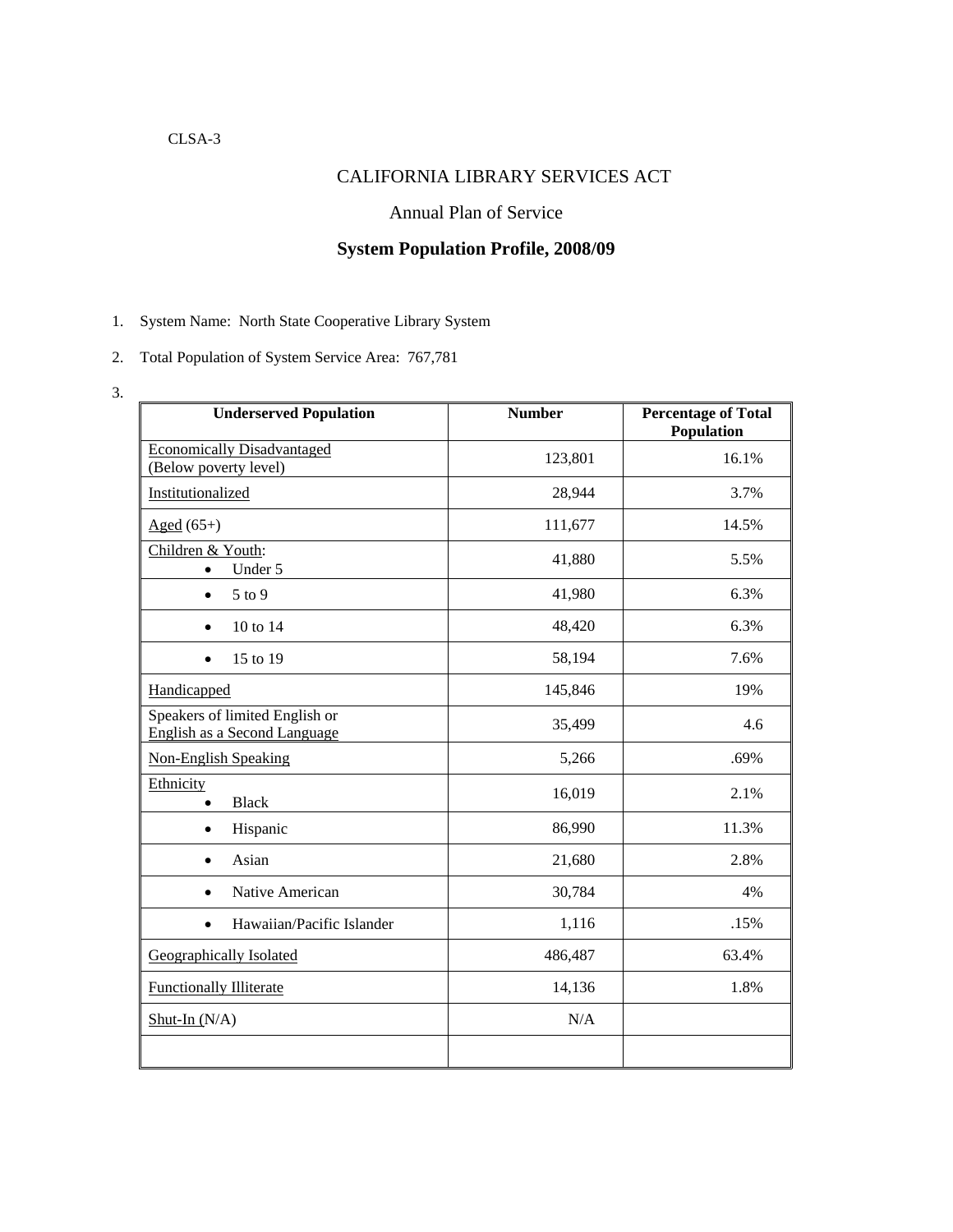- 4. List source(s) of this data: CA Statistical Abstract, U.S. Census 2000, Table 1: Annual Estimates of the Population for Counties of California: April 1, 2000 to July 5, 2005 (CO-EST2005-01-06) Population Division, U.S. Census Bureau. ([www.countingcalifornia.cdlib.org](http://www.countingcalifornia.cdlib.org/) and [www.cicg.org/publications/profiles](http://www.cicg.org/publications/profiles)), [www.casas.org/lit/litcode/Search.cfm](http://www.casas.org/lit/litcode/Search.cfm) and [www.dof.ca.gov/HTML/demograp/E-6\\_00-04.htm](http://www.dof.ca.gov/HTML/demograp/E-6_00-04.htm)
- 5. Demographic data indicates that one of the largest underserved groups in the NSCLS region is the geographically isolated. It is challenging to meet the library and information needs of these customers. System Reference is used to provide access to larger collections and electronic resources. The C& D program provides a connection between libraries for the delivery of physical items that are not available in electronic format. The challenge is delivery electronic items to isolated areas that do not have high speed telecommunications links and physical objects in a timely manner when daily delivery isn't an fiscally possible.

NSCLS will continue to explore improved delivery methods and new products that can serve the geographically isolated population in their homes, offices, schools and libraries.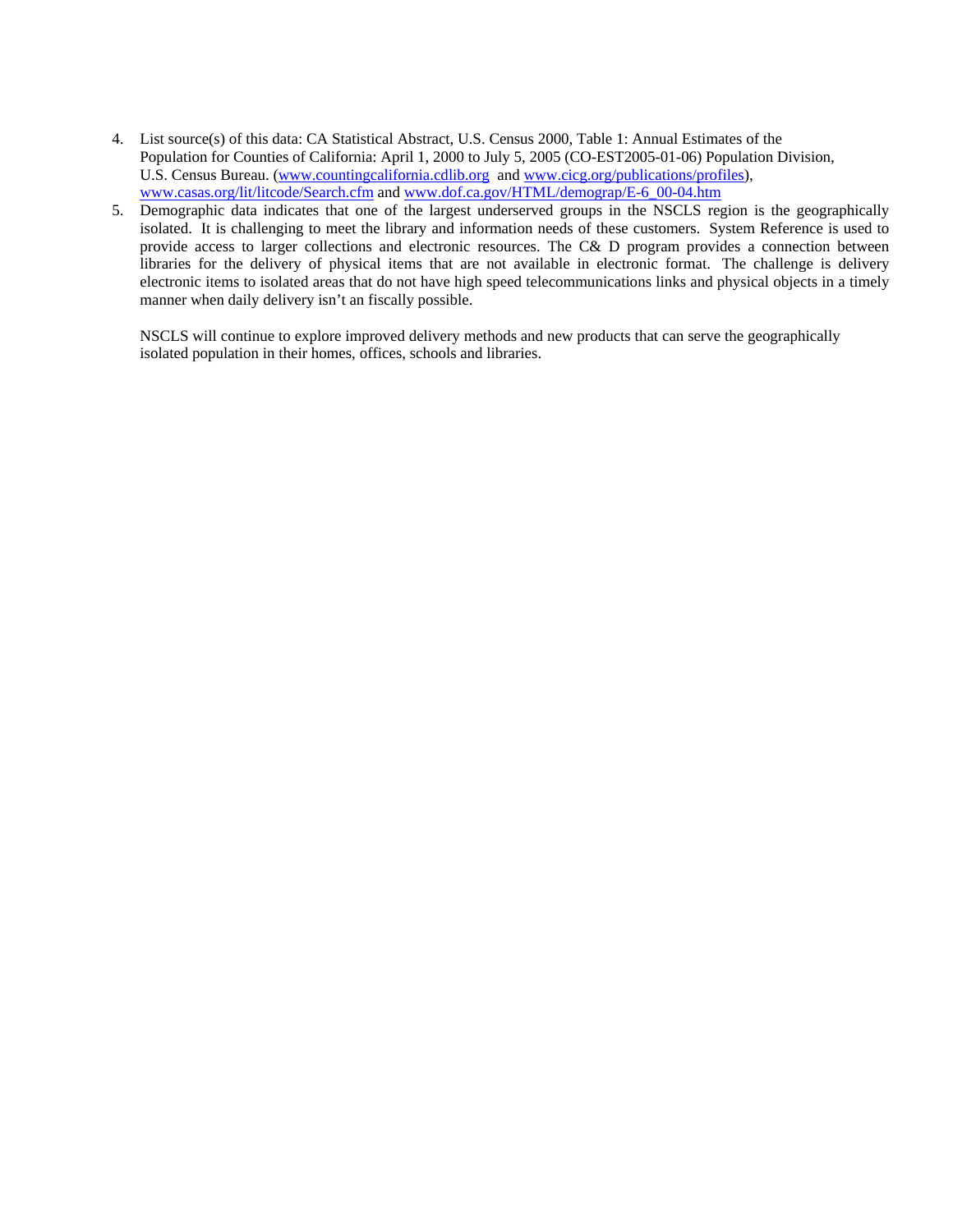## **PLAN OF SERVICE, 2006/07 CLSA System Reference Program, Component: General Improvement of Local Reference Service (5 Code of Calif. Regulations Sec. 20155)**

- 1. Service specifications adopted:
	- a. The System will encourage participation in at least one general reference workshop for member library reference staff to enhance skills and knowledge of reference sources.
	- b. The System will encourage member library staff to take Infopeople courses both online and on ground.
	- c. The System will continue to support the NSCLS CalCat Group Catalog and will distribute bibliographies and manuals to coordinate and facilitate the improvement of local reference service.
	- d. To increase the knowledge of reference sources and skills, the System will provide on-site and or virtual mini-reference workshops and/or library visits for members as staff time is available and as funding allows.
	- e. Interlibrary Loan workshops for all NSCLS members' ILL personnel will be held as needed to share information and address common issues.
	- g Support the continuing expansion and encourage the use of the NSCLS website. NSCLS website is linked with North Bay and Mountain Valley website to provide easy access to System information.
- 2. Performance objectives adopted:
	- a. At least one workshop will be sponsored by the System on reference referral and improvement of local reference service.
	- b. Continue to promote member library employees to enroll and complete a C.O.R.E. Reference Online Course and/or view NSCLS distributed or other training in the form of videos, DVDs, web casts, or Infopeople classes to improve general reference.
- 3. Reasons for choosing l and 2 above:

The majority of NSCLS member libraries do not have professionally trained librarians assigned to reference and information services and relies on paraprofessionals to provide reference service. NSCLS lacks System staff to provide a full program of training, publications and consulting to help local libraries with improved access to information locally as well as to facilitate access to specialized information resources. The planning for improvement of reference service involves the System Reference Committee/Interlibrary Loan/Underserved Committee, the Program and Services Committee, Budget Committee, System Advisory Board, Council of Librarians, and System staff in determining local needs, requirements and funds.

- 4. What would the service described above be without this component? State in the same terms as the performance objectives above.
	- a. A lower percentage of questions would be answered locally due to lack of workshops, lack of onsite training visits, lack of book selection aids prepared by professionally trained librarians, and lack of on-site review of member library collections.
	- b. Fewer answers would be delivered to the user within an acceptable time period.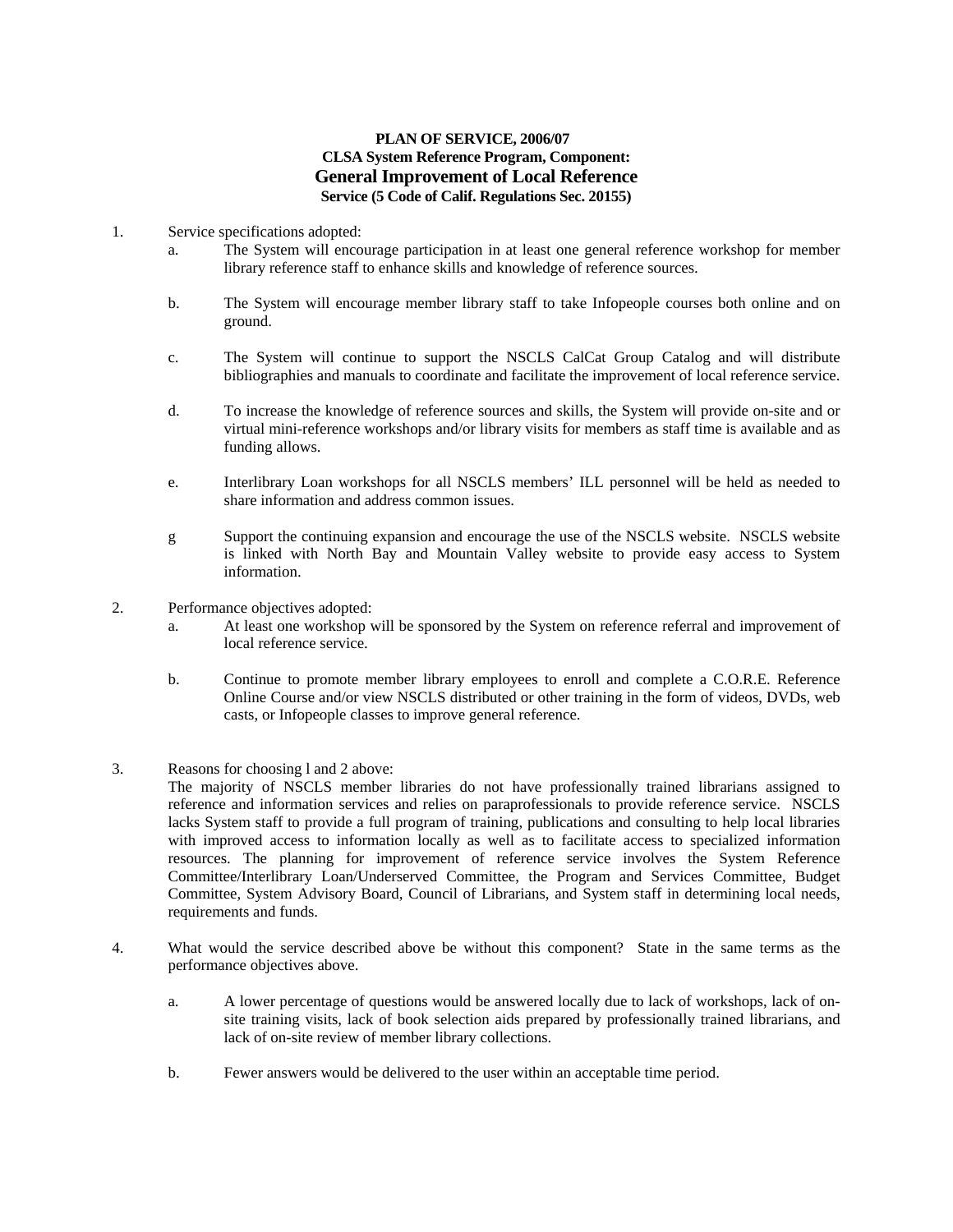- c. Fewer answers would meet the users' needs in terms of amount, format, language.
- 5. One paragraph description of the methods to be used in providing this component, and the principal resources to be used. Indicate system and member library staff involved.

Methods would include, but not be limited to workshops, Infopeople classes, joint meetings with contract Reference Staff, book selection aids will be purchased and routed to member libraries as requested, and promote the availability of CORE reference courses. All of these methods would increase the ability of member libraries to provide high quality reference service to meet high performance standards. System and member library staff involved include, the contract Reference librarian and several specialist stringers and public service staff in 12 member libraries and in 9 academic affiliate libraries. The System Administrator and the System/Reference/ILL/Underserved Committee will determine training needs and recommend and evaluate the workshop(s).

- 6. What evidence of benefit will be provided, and how will it be gathered?
	- a. Individuals attending the Reference and Interlibrary Loan Workshops will complete written evaluations of the content and format of them.
	- b. Statistics and transcripts of Virtual Reference use will be reviewed by the NSCLS System Administrator, the Reference/ILL/Underserved Committee and member libraries.
	- c. System member libraries and System Reference Committee will be polled to determine how the new linked NBCLS/MVLS/NSCLS website helps to improve reference services.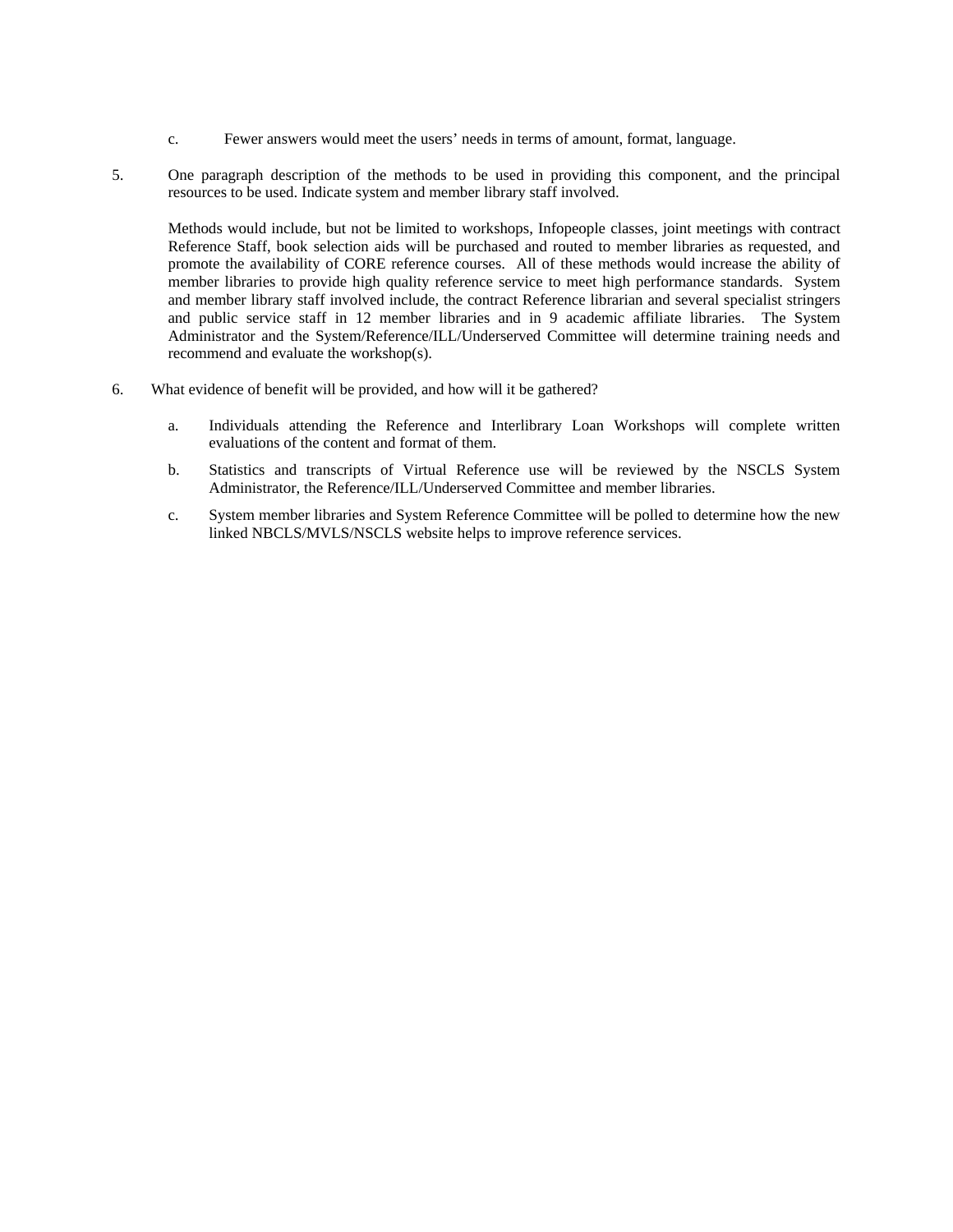## **PLAN OF SERVICE, 2008/2009 CLSA System Reference Program, Component: Improvement of Reference Services to the Underserved (5 Code of Calif. Regulations Sec. 20156)**

## **1. What Underserved group(s) were identified during the current fiscal year for improvement of reference services.**

The Council of Librarians voted at its May 15, 2008 meeting to accept the recommendation of the Reference/ILL/Underserved Committee to make the geographically isolated the target group for FY 2008-09.

## **2a. What potential services were identified at the System level for the improvement of reference service to these underserved groups?**

- a. Encourage the system member libraries to share any current and past successful programs/services to the geographically isolated.
- b. Sponsor a training workshop on providing library services for the geographically isolated.
- c. Publicize and promote materials for training member libraries' staff in service to the geographically isolated.
- d. Distribute brochures, lists, and bibliographies to member libraries on services for the geographically isolated
- e. Continue to provide libraries with "Welcome to Your Library" pamphlets for distribution to the geographically isolated
- f. Utilize the NSCLS ([http://www.nscls.org](http://www.nscls.org/)) and member library websites to better serve those who are geographically isolated
- g. Publicize, promote and train on virtual reference service to the geographically isolated.
- h. Encourage NSCLS libraries to participate in training opportunities of the Association for Rural and Small Libraries 2008 Conference taking place in Sacramento.

## **2b. Which of these services was evaluated as achievable and beneficial for the improvement of reference services to the underserved?**

All of the services listed above in 2a.

## **3. Based on the above, what service specification(s) are adopted for the coming fiscal year?**

All of the services listed above in 2a.

**4. What performance objective(s) are adopted and why did you choose them?**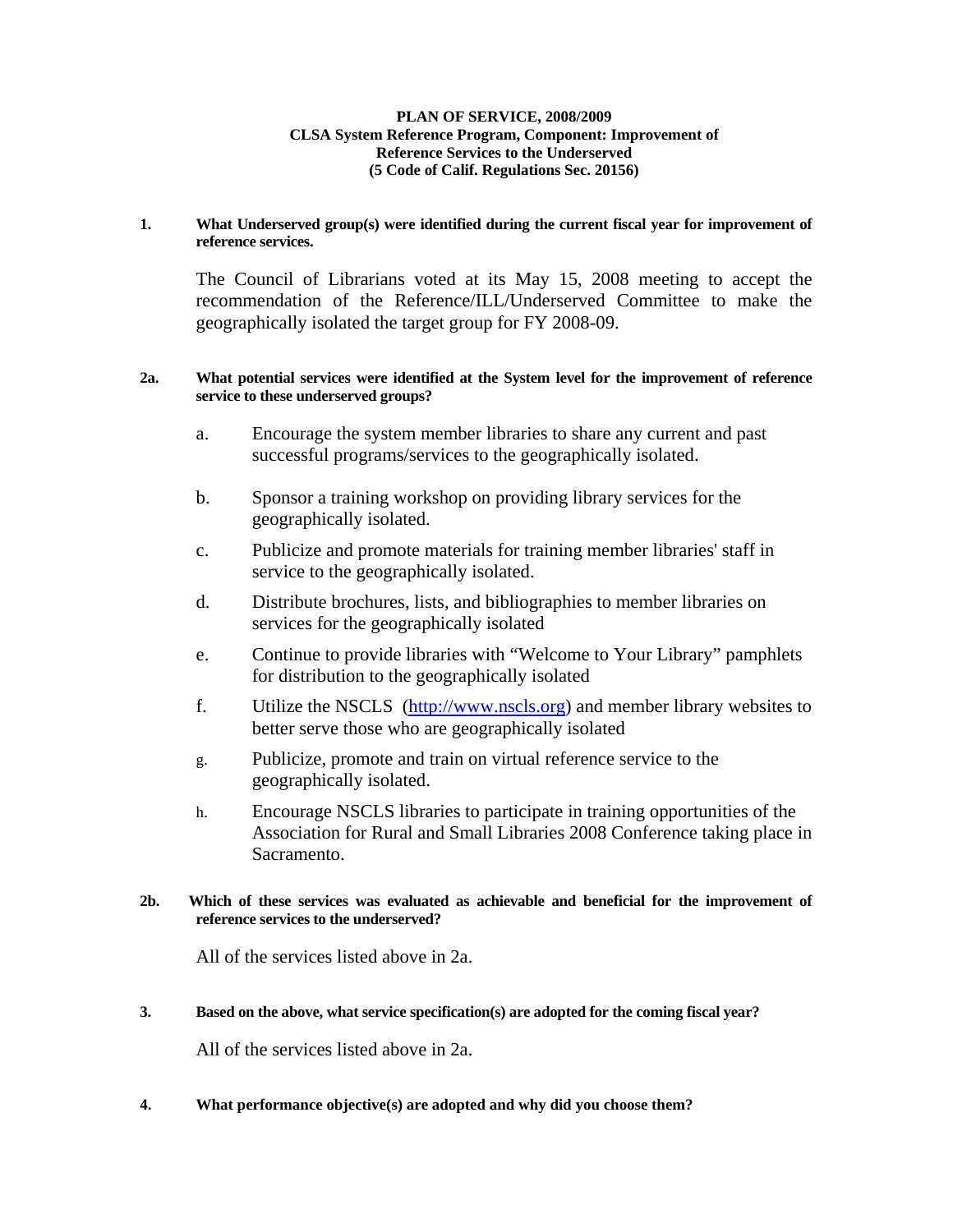- a. Increase communication between member library staff to share information about services for the geographically isolated though email reflectors.
- b. Continue using the NBCLS/MVLS/NSCLS websites to allow sharing of news and services from the member libraries in all three systems.
- c. Sponsor more training by May 2009 on serving the geographically isolated
- d. Publicize Virtual Reference to the geographically isolated
- e. Increase the use of the Rural Initiative web site, [http://www.rurallibraries.org](http://www.rurallibraries.org/) by member library sites
- f. Increase the involvement of rural library staff in committee, NSCLS council, and other training activities

These objectives were chosen because they were feasible and measurable.

## **5. Describe briefly the methods to be used in providing this(ese) service(s) and the principal resources to be used. Indicate member library staff involved:**

- a. NSCLS will encourage members to use the current email reflector by the library directors and investigate setting up additional reflectors for library staff (i.e. reference, ILL)
- b. NSCLS will consider the targeted underserved group when selecting at least one of the workshops offered through the Rural Initiative.
- c. NSCLS will use the blog on the website to foster communication among libraries so they may share about their services and programs.
- d. NSCLS will promote the available resources on the NSCLS website (including virtual reference and the databases) and on the Rural Initiative website (including archived webcasts) through ongoing communication to member library staff including discussion in meetings, library visits, and email announcements.
- e. NSCLS will use conference calls and/or videoconferences for at least one committee meeting and one council meeting.
- f. Encourage member libraries to send staff to the Association for Rural and Small Libraries conference in September in Sacramento.

## **5a. Amount of System Reference allocation budgeted for this component (5 Code of Calif. Regulations Sec. 20156[c]):**

\$1,000 plus System staff time.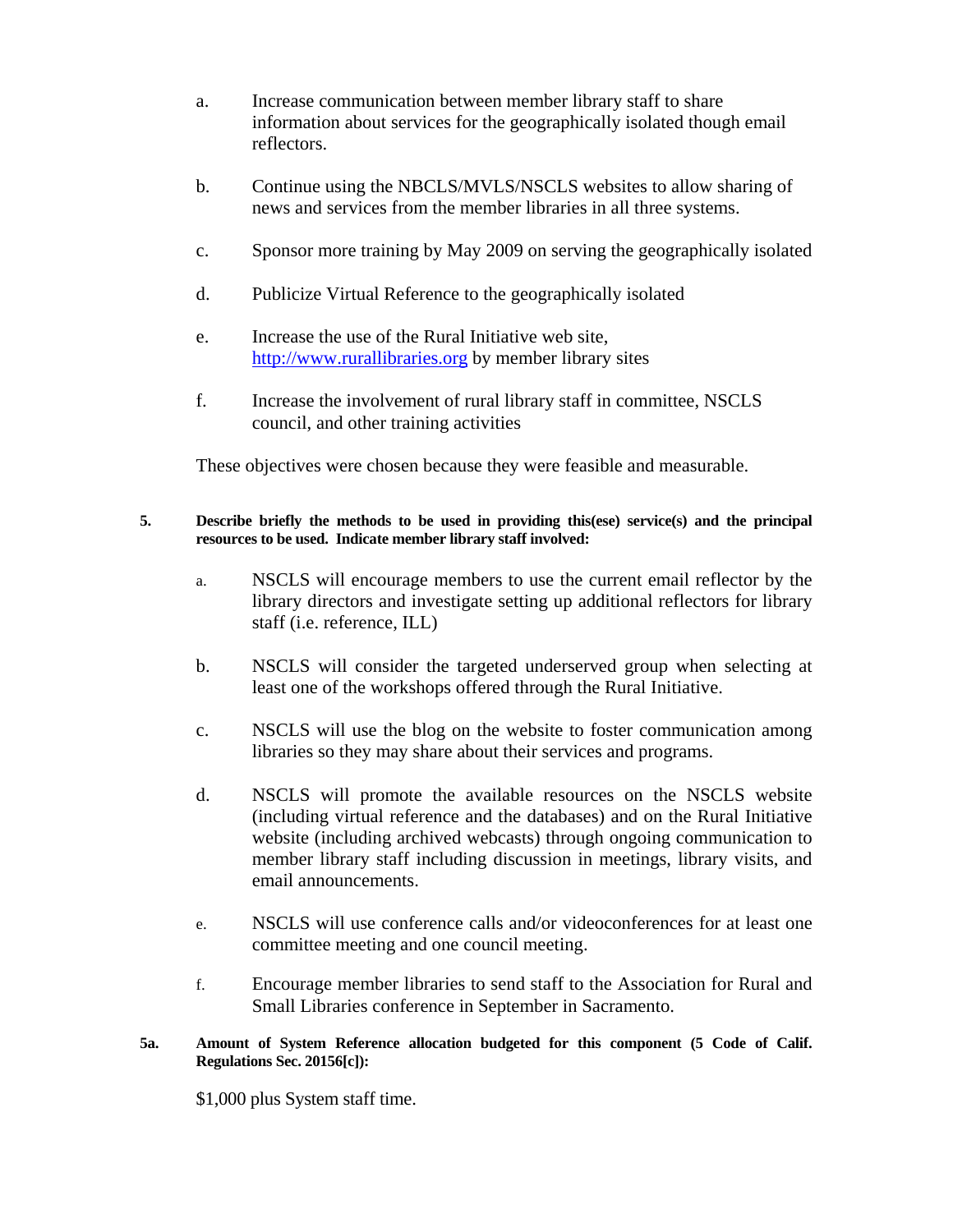## **6. What evidence of benefit will be provided, and how will it be gathered?**

- a. Member libraries' staff will be trained and be more sensitive to the needs of the geographically isolated. Statistics on numbers of those trained will be kept.
- b. The Reference/ILL/Underserved Committee will survey staff to assess staff learning and awareness.
- c. Results of the staff survey will be shared with the members and the affiliate libraries, the Advisory Board, and the Council of Librarians.
- d. Monitor the use of the Rural Libraries Website for use of database, Infopeople class materials, and archived Webcasts.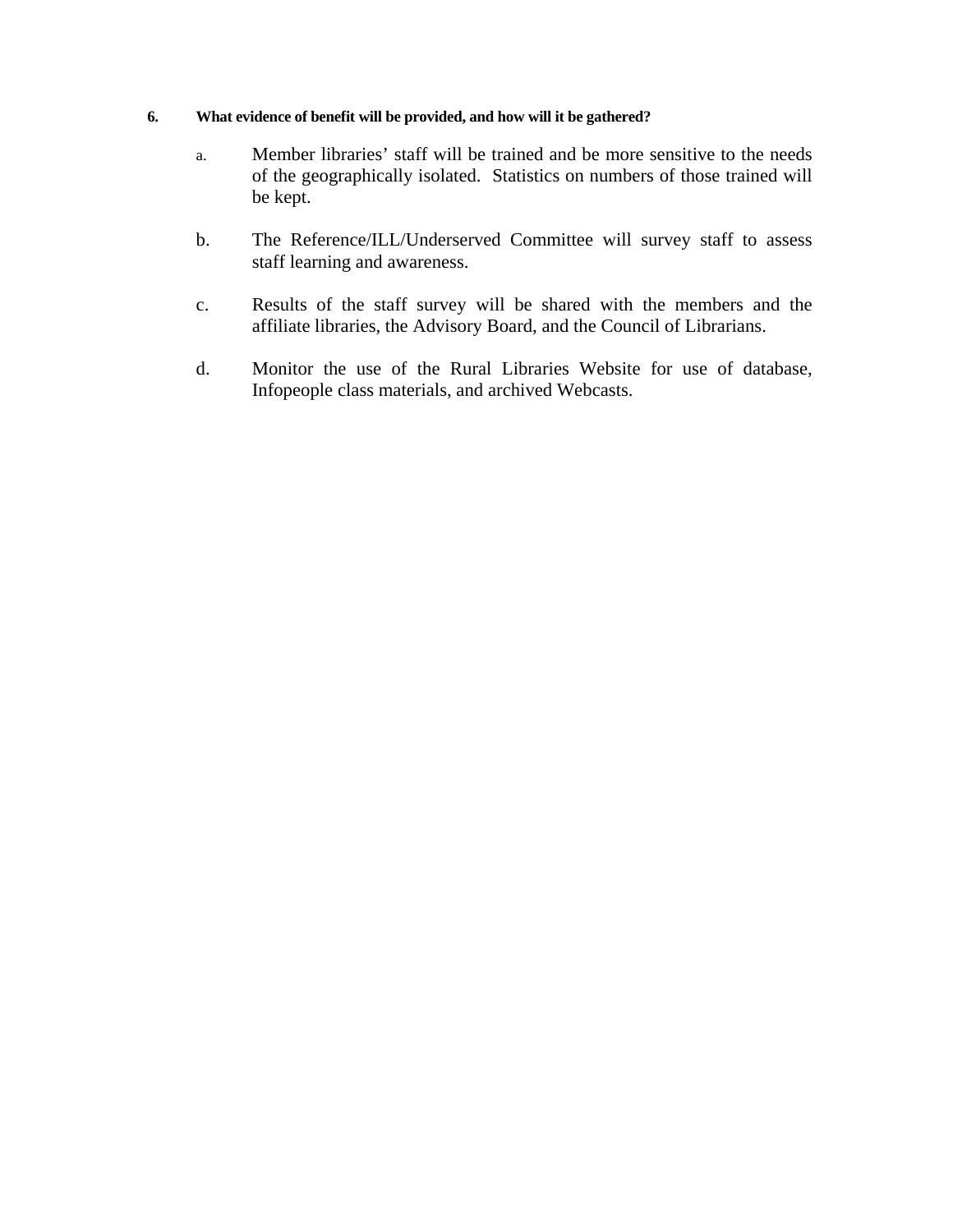### **PLAN OF SERVICE, 2008/2009 CLSA System Reference Program Component: Interlibrary Reference (5 Code of Calif. Regulations Sec. 20157)**

- **1. Service specification(s) adopted: (NB: Systems may adopt additional specifications; if so, list them.)** 
	- a. The highest possible percentage of questions shall be answered.
	- b. The answers shall be delivered to the user within an acceptable time period.
	- c. Answers shall meet the user's need in terms of amount, format, language, and accuracy of information.
	- d. Specifications a. and b. should be carried out at the lowest possible cost.
- **2. Performance objective(s) adopted: (Systems may adopt higher or additional objectives; if so, state them. Minimum specifications are set in Code of Calif. Regulations Sec. 20157(b).** 
	- a. Answers shall be provided for 90% of all questions referred from member libraries.
	- b. 70% of answers shall be returned to the originating member library within 10 working days of the question having been transmitted by that library into the System's reference referral structure.
- **3. Reason(s) for choosing 1. and 2. above (only if System has adopted specifications and/or performance objectives in addition to those listed in 1. and 2. above):**

Not Applicable.

## **4. What would the service described above be without this component? State in the same terms at the performance objectives above.**

- a. Fewer answers meeting user needs would be delivered on time.
- b. Lower percentage of questions would be answered due to lack of workshops, lack of training, lack of book selection aids, and improper referral of questions to statewide resources.
- c. Fewer answers would meet the needs of the user in terms of amount, format, language, and accuracy of information.

## **5. One-paragraph descriptions of the methods to be used in providing this component, and the principal resources to be used. Indicate system and member library staff involved.**

As a result of the review of reference referral statewide, NSCLS has studied ways to provide a higher percentage of answers at a lower cost. The process involved study by the Reference Committee, the issuing of Request for Proposals, and a review of the responses by a Committee and the Council of Librarians. The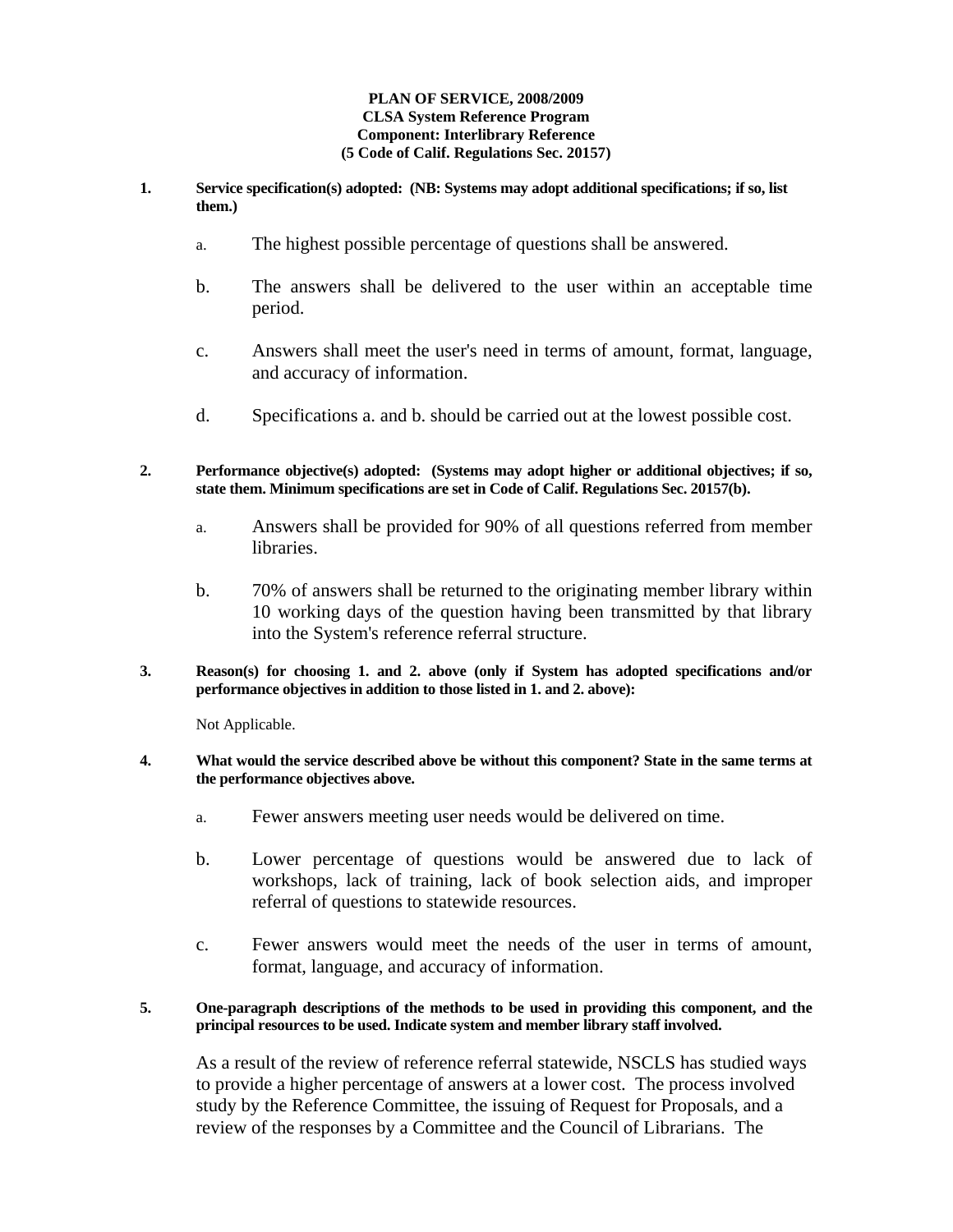NSCLS Council of Librarians voted to establish one reference center. Therefore, in May of 1994, Butte County Library assumed responsibility for the System Reference Center. The resources consist of the host library collection and the Reference Center Collection, both print and electronic, augmented by grants and other resources in the community.

After the resignation of the System Reference Coordinator in 2006, the Reference Center was staffed by a reference technician for only 10 hours per week. The resultant decline in activity and the uncertainty of the changes in the statewide delivery of second level reference convinced the Council to contract with the North Bay Cooperative Library System for question handling.

The North Bay Cooperative Library System Reference Center uses the resources in the Bay Area and Sacramento public and academic libraries to answer questions for their members and their partner CLSA Systems that contract for service. NBCLS also uses the services of several subject area specialist librarians as stringers for question handling. NBCLS also uses to OCLC's First Search service. The Center has access to Los Angeles Public Library's FirstSource collection to search a variety of databases.

NBCLS, after exhausting nearby resource libraries such as San Francisco Public, Sonoma State and C.S.U., Davis, and system-wide resources, draws upon knowledge of information resources statewide to refer questions to the other CLSA System Reference Centers, U.C. Cooperative Extension, Sutro Library, California State Library, Library of Congress, and other resource centers.

## **6. What evidence of benefit will be provided, and how will it be gathered?**

- a. NSCLS will monitor the contract with the NBCLS System Reference Center and reference program expenditures to determine fulfillment of goals and objectives for answer ratio, cost per answer, and other aspects of the reference program.
- b. NSCLS will monitor quarterly reference reports from the NBCLS Reference Center and member libraries will monitor their logs to determine answer ratio, turn around time for answers, and general performance of the reference program.
- c. The results of monitoring the contract, logs, and fax costs will be shared with the member and affiliate libraries, the Reference/ILL/Underserved Committee, System Advisory Board, Council of Librarians, and State Library.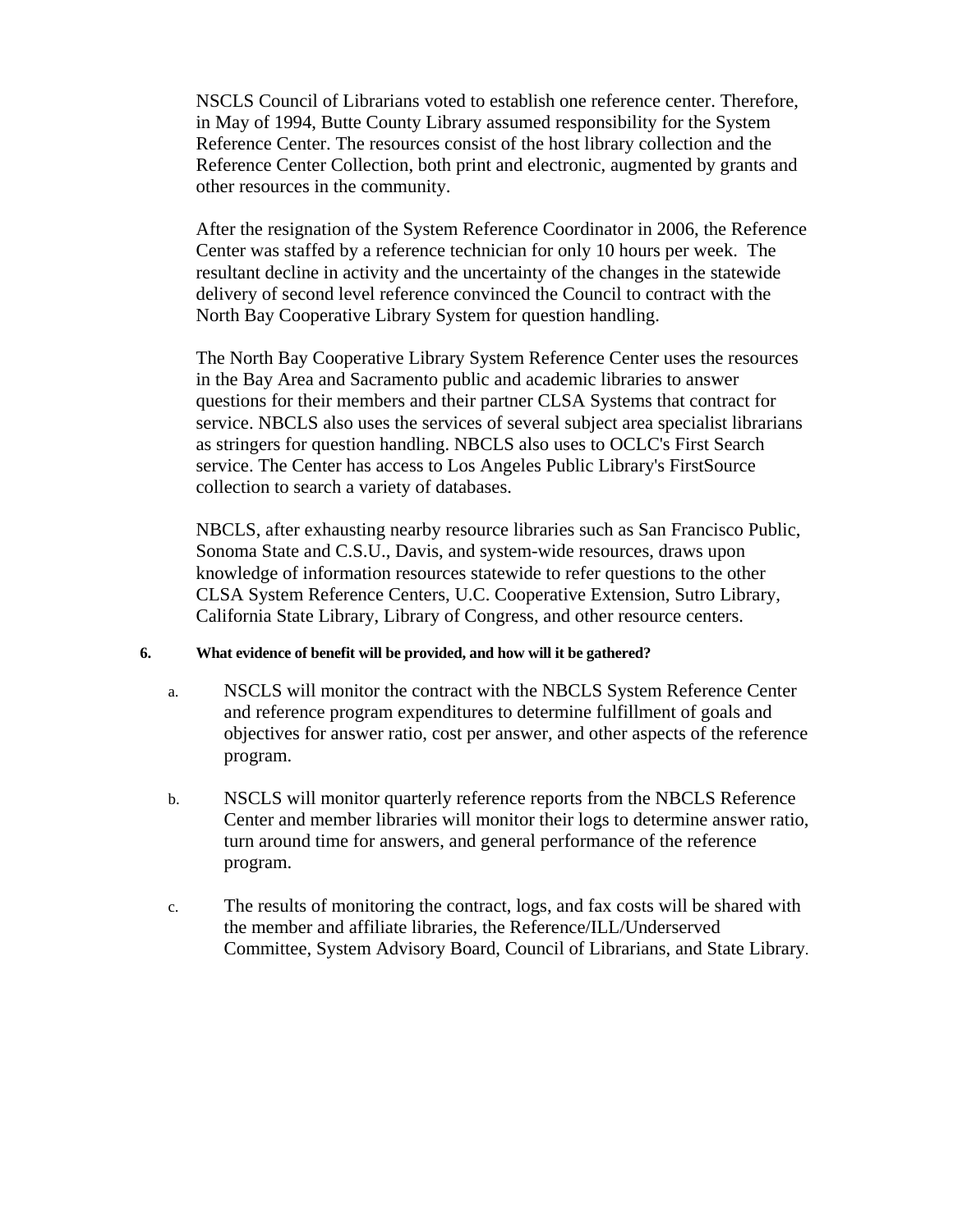## **PLAN OF SERVICE, 2008/2009 Reference Program Time Line**

| Action:                                                            | Month:          |                          |                         |                     |                           |                          |                          |                |                         |                |                          |                |
|--------------------------------------------------------------------|-----------------|--------------------------|-------------------------|---------------------|---------------------------|--------------------------|--------------------------|----------------|-------------------------|----------------|--------------------------|----------------|
| PLAN OF ACTION                                                     | Jul             | Aug                      | Sep                     | Oct                 | <b>Nov</b>                | Dec                      | Jan                      | Feb            | Mar                     | Apr            | May                      | Jun            |
| Reference Committee Meetings                                       | $\overline{a}$  | $\frac{1}{2}$            | X                       | ÷,                  | X                         |                          | ÷                        | $\mathbf X$    | ÷                       | ÷,             | $\overline{\phantom{a}}$ |                |
| Orientation Tours (as requested &<br>possible)                     |                 |                          |                         |                     | L.                        |                          |                          |                |                         |                |                          |                |
| Info. to Reference Staff                                           |                 |                          |                         |                     |                           | Continuous               |                          |                |                         |                |                          |                |
| Agendas/Minutes                                                    | $\overline{a}$  | $\mathbf X$              | $\mathbf X$             | $\bar{\phantom{a}}$ | $\overline{\phantom{a}}$  | $\mathbf X$              | $\mathbf X$              | $\mathbf X$    | X                       | ÷,             | $\mathbf X$              | $\mathbf X$    |
| Newsletter Articles By NSCLS<br>Reference Staff                    | ÷,              | ÷                        | X                       | $\overline{a}$      | X                         | $\overline{\phantom{a}}$ | $\overline{a}$           | X              | $\overline{a}$          | $\overline{a}$ | X                        | $\sim$         |
| Develop Reference Committee<br>Objectives                          | ÷.              | ۳                        | ÷                       |                     | ä,                        | $\overline{\phantom{a}}$ | ÷                        | $\blacksquare$ | X                       | L.             | $\sim$                   |                |
| Distribute "Welcome to Your<br>Library" pamphlets                  | Throughout Year |                          |                         |                     |                           |                          |                          |                |                         |                |                          |                |
| Monitor Butte Co. & System Ref.<br><b>Center Library Resources</b> |                 | Continuous               |                         |                     |                           |                          |                          |                |                         |                |                          |                |
| <b>Information on Funding</b>                                      |                 |                          |                         |                     |                           | Continuous               |                          |                |                         |                |                          |                |
| <b>Identify Workshop Opportunities</b>                             |                 |                          |                         |                     |                           | Continuous               |                          |                |                         |                |                          |                |
| 2004-2005 Plan of Service for<br>Underserved                       | L.              | ä,                       |                         | ÷.                  | L.                        | $\sim$                   | X                        | $\overline{a}$ |                         | L.             | X                        | $\overline{a}$ |
| Quarterly Reports                                                  | X               | $\overline{\phantom{a}}$ | $\overline{\mathrm{X}}$ | ÷.                  | $\overline{X}$            | $\overline{\phantom{a}}$ | $\overline{a}$           | $\overline{a}$ | $\overline{\mathrm{X}}$ | ÷,             | $\bar{\phantom{a}}$      |                |
| <b>Annual Report</b>                                               | $\mathbf X$     | $\overline{a}$           | $\blacksquare$          | $\bar{\phantom{a}}$ | $\overline{\phantom{a}}$  | $\Box$                   | $\overline{\phantom{a}}$ | $\overline{a}$ | $\overline{a}$          | ÷,             | $\overline{\phantom{a}}$ | $\sim$         |
| Consults w/Member Libraries                                        |                 |                          |                         |                     |                           | Continuous               |                          |                |                         |                |                          |                |
| Revise Ref/ILL Manual                                              | $\mathbf X$     | ÷.                       |                         |                     | $\overline{a}$            |                          |                          | L.             |                         |                |                          | $\overline{a}$ |
| Maintain Communications &<br>Delivery Network                      |                 |                          |                         |                     |                           | Continuous               |                          |                |                         |                |                          |                |
| Record Changes to Network                                          | ÷,              | $\bar{\phantom{a}}$      | $\overline{a}$          | $\overline{a}$      | $\mathbf{r}$              | L.                       | $\mathbf{r}$             | $\mathbf X$    | $\equiv$                | L.             | $\sim$                   | ÷.             |
| Reference Workshops - at least 1<br>Reference & as needed one ILL  | ÷,              | X                        | $\overline{a}$          | ÷                   | $\boldsymbol{\mathrm{X}}$ | $\overline{\phantom{a}}$ | $\overline{\phantom{a}}$ | $\blacksquare$ | ÷                       | ÷,             | $\mathbf X$              |                |
| Plan Future Workshops                                              | ÷,              | $\mathbf X$              | $\overline{a}$          | ÷.                  | $\overline{a}$            |                          | $\mathbf{r}$             | X              | $\equiv$                | L.             | $\overline{\phantom{a}}$ |                |
| <b>User Survey:</b>                                                |                 |                          |                         |                     |                           | Continuous Sample        |                          |                |                         |                |                          |                |
| Tabulate                                                           | $\overline{a}$  | $\mathbf X$              |                         | ÷,                  | $\boldsymbol{\mathrm{X}}$ | $\overline{\phantom{a}}$ | $\blacksquare$           | ÷,             | $\mathbf X$             | $\overline{a}$ |                          | X              |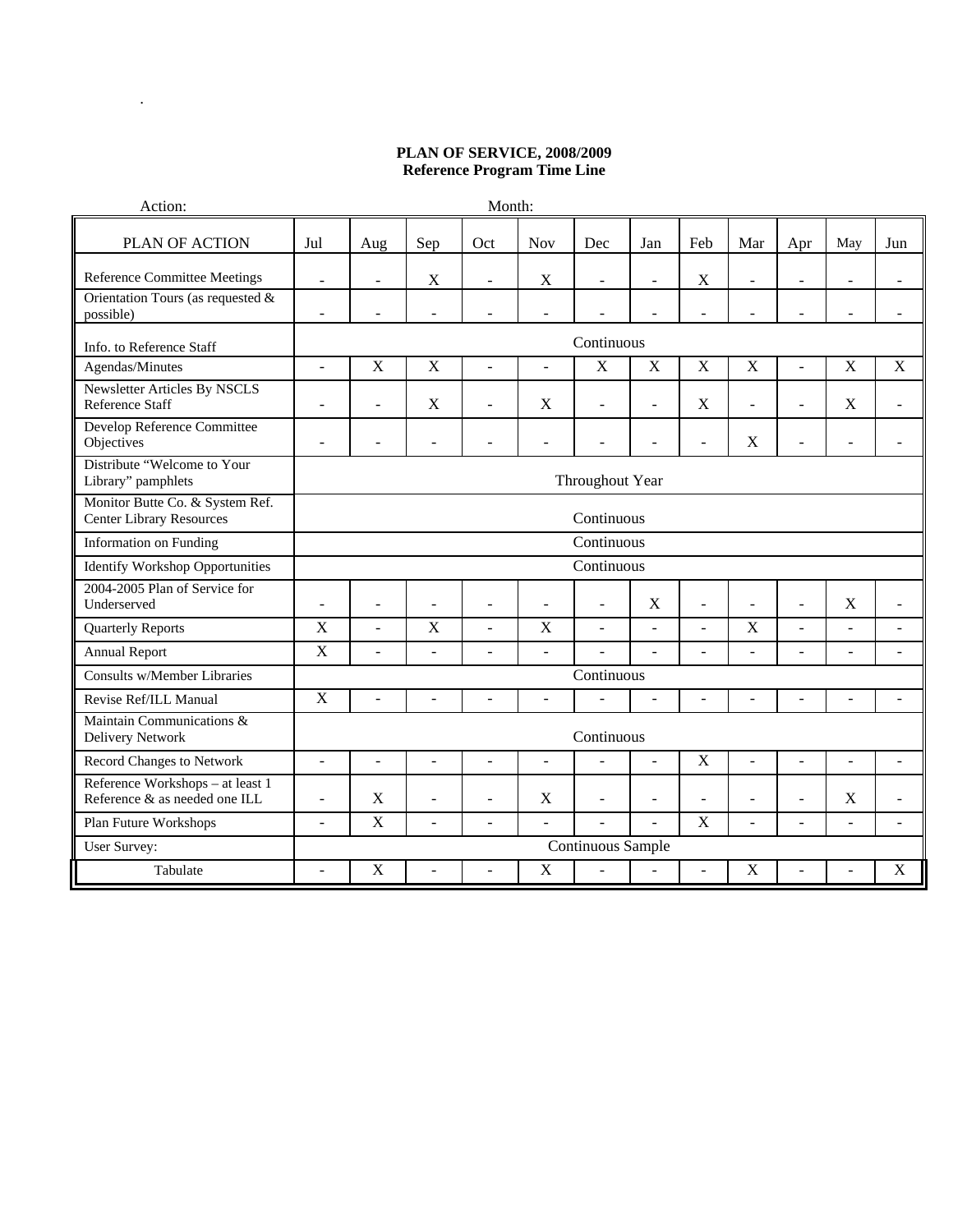## **CALIFORNIA LIBRARY SERVICES ACT ESTIMATED WORKLOAD Reference Program, FY 2008/09**

|                                                                 |                     | For questions referred to system by: |                                |       |  |  |  |  |  |  |
|-----------------------------------------------------------------|---------------------|--------------------------------------|--------------------------------|-------|--|--|--|--|--|--|
| What is the estimated number of<br>answers found by your System | Member              | Non-public                           | Other Public                   | (4)   |  |  |  |  |  |  |
| reference structure                                             | Public<br>Libraries | Libraries<br>in State                | Libraries or<br><b>Systems</b> | Total |  |  |  |  |  |  |
|                                                                 | 300                 | 10                                   | 5                              | 315   |  |  |  |  |  |  |

Estimated Number of Reference Questions Received Locally by Member Libraries: 221,427

Estimated Total Number of Reference Questions Handled by your System Reference Program: 220

Estimated Total Number of Training Events to be Presented: 3

Estimated Total Number of Local Staff to be Trained: 60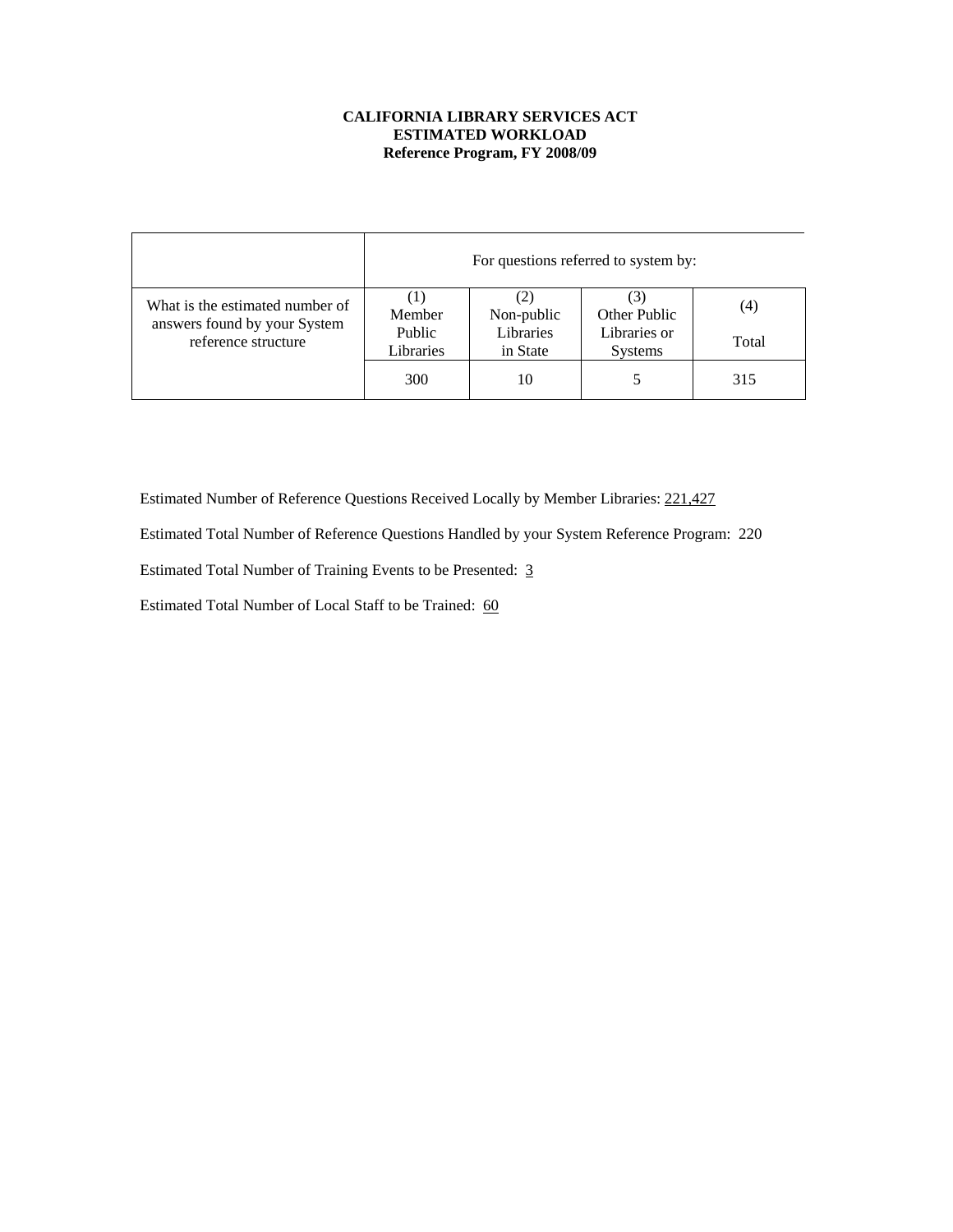## **SERVICE PROGRAM BASELINE BUDGET REQUEST FY 2008/09 (A) SYSTEM REFERENCE (Section 18741)**

SYSTEM NAME: North State Cooperative Library System

| Personnel<br>(a)<br>(Attach job descriptions only if changed significantly from previous year)                               |                          | Materials<br>(b)                                                                                                                                      |                |
|------------------------------------------------------------------------------------------------------------------------------|--------------------------|-------------------------------------------------------------------------------------------------------------------------------------------------------|----------------|
| Classification<br>FTE/No<br>Salary<br>$\underline{of}$                                                                       | <b>Benefits</b><br>Total | <b>Library Materials</b>                                                                                                                              |                |
| Positions                                                                                                                    |                          | <b>Contract Services</b><br>On Line Reference Services*<br>$\bullet$<br><b>Lease Materials</b><br>$\bullet$<br>Other<br>$\bullet$                     | \$50,500       |
|                                                                                                                              |                          | Total                                                                                                                                                 | \$50,500       |
| Total                                                                                                                        |                          | *Please specify:                                                                                                                                      |                |
|                                                                                                                              |                          | (d)<br>Capital Outlay                                                                                                                                 |                |
| <b>Operations</b><br>(c)                                                                                                     |                          |                                                                                                                                                       |                |
| 1. Office Supplies                                                                                                           | \$0                      |                                                                                                                                                       |                |
| 2. Travel                                                                                                                    | 300                      | Equipment (specify)                                                                                                                                   | $\mathbf{0}$   |
| 3. Indirect Costs/Fiscal Agent Fees (attach<br>description of services received) Do Not<br>Include System Indirect (p, c &e) | $\boldsymbol{0}$         |                                                                                                                                                       |                |
| 4. Contract Services (specify)                                                                                               | 15,500                   |                                                                                                                                                       |                |
| Third level question answering<br>5. Duplication/Photocopy                                                                   | $\boldsymbol{0}$         | <b>Equipment Replacement Revolving</b><br>Fund                                                                                                        | $\overline{0}$ |
| Other (specify)<br>6.                                                                                                        |                          | Total:                                                                                                                                                | $\mathbf{0}$   |
| Printed materials for underserved                                                                                            | 1,000                    |                                                                                                                                                       |                |
| <b>Public Relations</b><br>Workshops                                                                                         | 100<br>$\theta$          |                                                                                                                                                       |                |
| Total:                                                                                                                       | \$16,900                 | What \$ amount of the total reference allocation will be used to improve reference<br>services to the underserved? (same as line 5a on POS narrative) | \$1,000        |
|                                                                                                                              |                          | Total of a,b,c,d: \$ 67,400                                                                                                                           |                |
|                                                                                                                              |                          | less local funds $$0$<br>CLSA Funds $$67,400$                                                                                                         | CLSA-2         |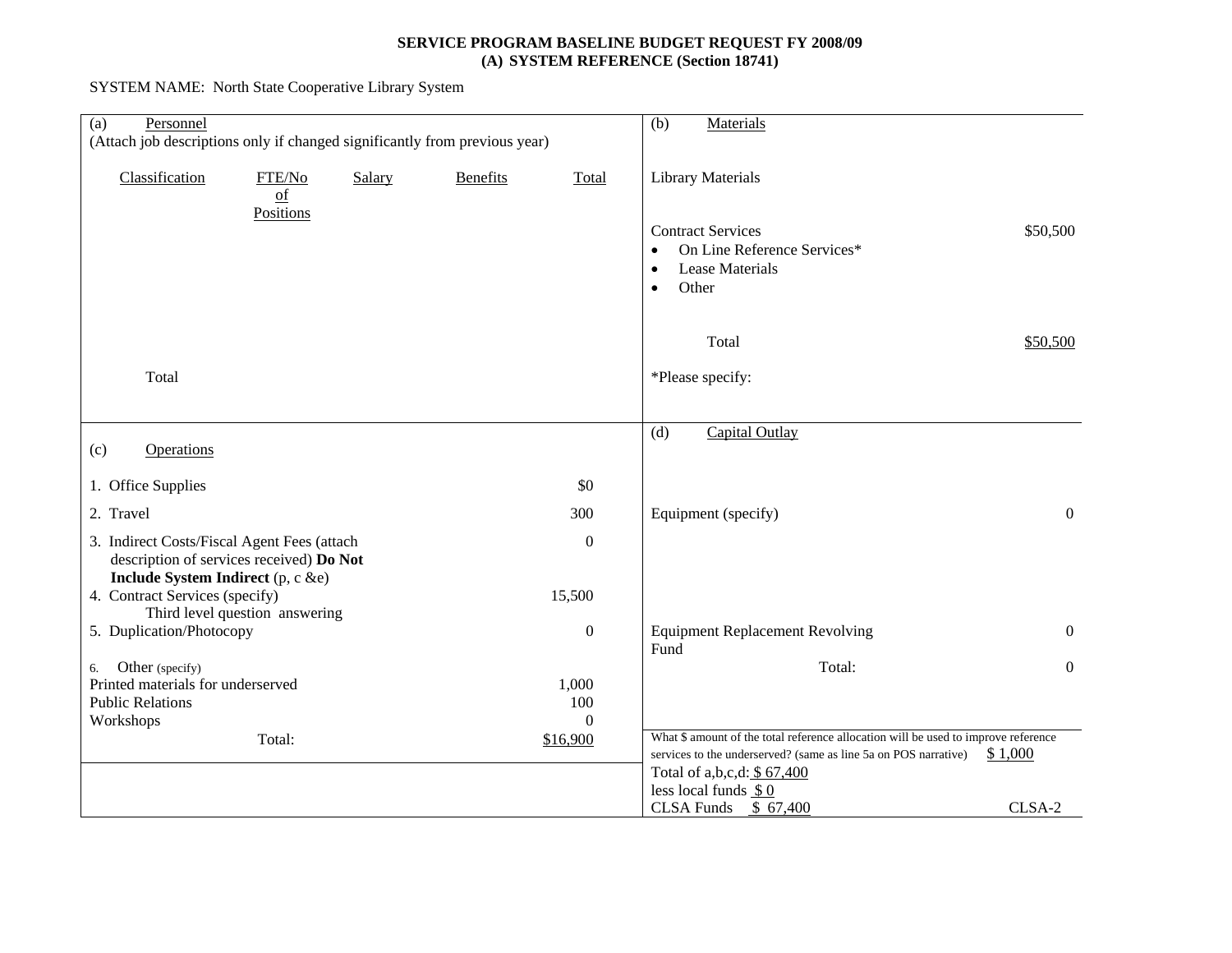### **CALIFORNIA LIBRARY SERVICES ACT PLAN OF SERVICE, 2008/2009 CLSA Communications & Delivery Program**

#### 1. Name of System: North State Cooperative Library System.

#### 2. Performance Objectives:

90% of intra-system messages will be received by addressees within 24 hours (time of origin to time of receipt).

90% of items sent by intra-system delivery will be delivered within 3 working days.

#### 3. Equipment Replacement Planning:

NSCLS, due to limited funding, has replaced one van each year. There have not been sufficient funds to establish an Equipment Replacement Fund for vans. NSCLS has been replacing vans with 200,000 miles on the odometer which is twice the mileage standard used by public works departments for replacement of vehicles. Funding decreased in each of the past seven fiscal years. NSCLS contracted with a private delivery service for a portion of the delivery route in 2006/07 and will contract out the rest of the routes in 2008/09. A private company that can handle the deliveries for multiple businesses is a cost effective alternative to running our own delivery service.

To provide rapid delivery of information, a telefacsimile network was established in April 1987. LSTA funds approved by the State Librarian provided Internet workstations for those NSCLS libraries that applied for the Infopeople grants. The Gates Foundation has upgraded the public access computer stations in all member libraries. Ongoing telephone long distance charges to Internet nodes are a serious concern to rural libraries that are under-funded and understaffed. T-1 lines are still not available in some portions of NSCLS. In spite of the lack of T-1 lines, email has become the preferred method of communication.

#### 4. Inventory of Available Resources:

NSCLS member public libraries have computer workstations that are connected to the Internet through a variety of means. Due to a combination of local funding and the Gates Foundation grants, most libraries now have highspeed dedicated telecommunication service. All public libraries have Internet access to the OCLC/CLSA Data Base. In addition, all public libraries now catalog via OCLC and have dedicated access to OCLC. All public library members have means (an 800 number, email, or fax) to communicate with the System.

CSU Chico has an earth station with uplink and downlink capabilities. Most academic affiliates and instructional media centers have satellite dishes. Many public and academic libraries have videoconferencing.

In regard to delivery some public and academic affiliate libraries have their own delivery service. In addition, U.S.P.S. and/or UPS are used for delivery of library materials to remote sites or libraries outside of NSCLS. In 2006/07 NSCLS contracted with a delivery service company for the North Coast route and intends to contract with them for the other routes in 2008/09

#### 5. Plan of Action:

The System will monitor communications and delivery services through 2-week samples made each quarter. The results will be summarized in quarterly and annual reports. The System will monitor delivery costs. The System will monitor the cost of FAX.

The System shall maintain a delivery policies and procedures handbook. The System Administrator will update the handbook as needed.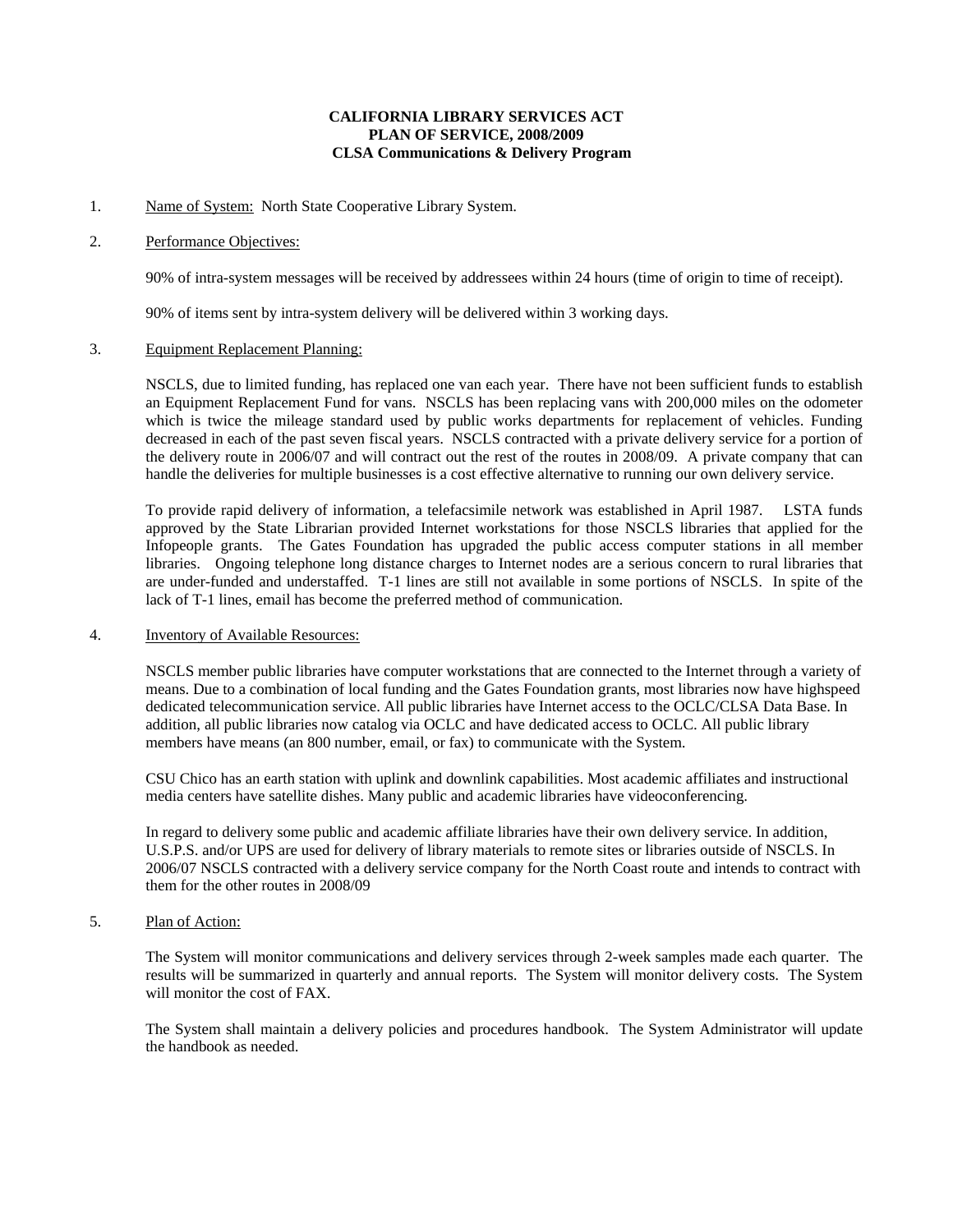## TIMELINE:

| Action:                                      |     | Month:                   |     |     |            |     |     |     |     |     |     |     |
|----------------------------------------------|-----|--------------------------|-----|-----|------------|-----|-----|-----|-----|-----|-----|-----|
| PLAN OF ACTION                               | Jul | Aug                      | Sep | Oct | <b>Nov</b> | Dec | Jan | Feb | Mar | Apr | May | Jun |
| Monitor Communications/<br>Delivery Service  | X   |                          |     | X   | -          |     | X   |     |     | X   |     |     |
| Monitor Fuel/Delivery Costs                  |     | Continuous               |     |     |            |     |     |     |     |     |     |     |
| <b>Explore Telecommunications</b><br>Options | X   | $\overline{\phantom{0}}$ |     |     |            |     |     |     |     |     |     |     |
| <b>Update Delivery Handbooks</b>             |     | As Needed                |     |     |            |     |     |     |     |     |     |     |

### 6. User Benefit Expected:

The user benefits expected are that System delivery service will cost less than using U.S. Postal Service and be much less costly than UPS, based on benefit analysis prepared by NSCLS and by 49-99 CLS. Therefore, System libraries are able to spend less staff time on shipping and receiving and spend more staff time on public service. Local jurisdictions are not burdened with delivery expense and the cost of long distance communications, and patrons have rapid access to information and materials to meet their needs.

## 7. Related Non-CLSA Activities:

Related non-CLSA activities include NSCLS providing interconnections with all academic affiliate members.

### 8. Evaluation:

Evaluation for this program will be by the quantitative measurement of communications and delivery services through monthly, quarterly, and annual statistical reports. Qualitative measurement of communications and delivery will be by annual performance reviews of staff, through a review of system programs by the Advisory Board, the Reference/ Interlibrary Loan/Underserved Committee, and the Council of Librarians, with the aid of the NSCLS System Administrator.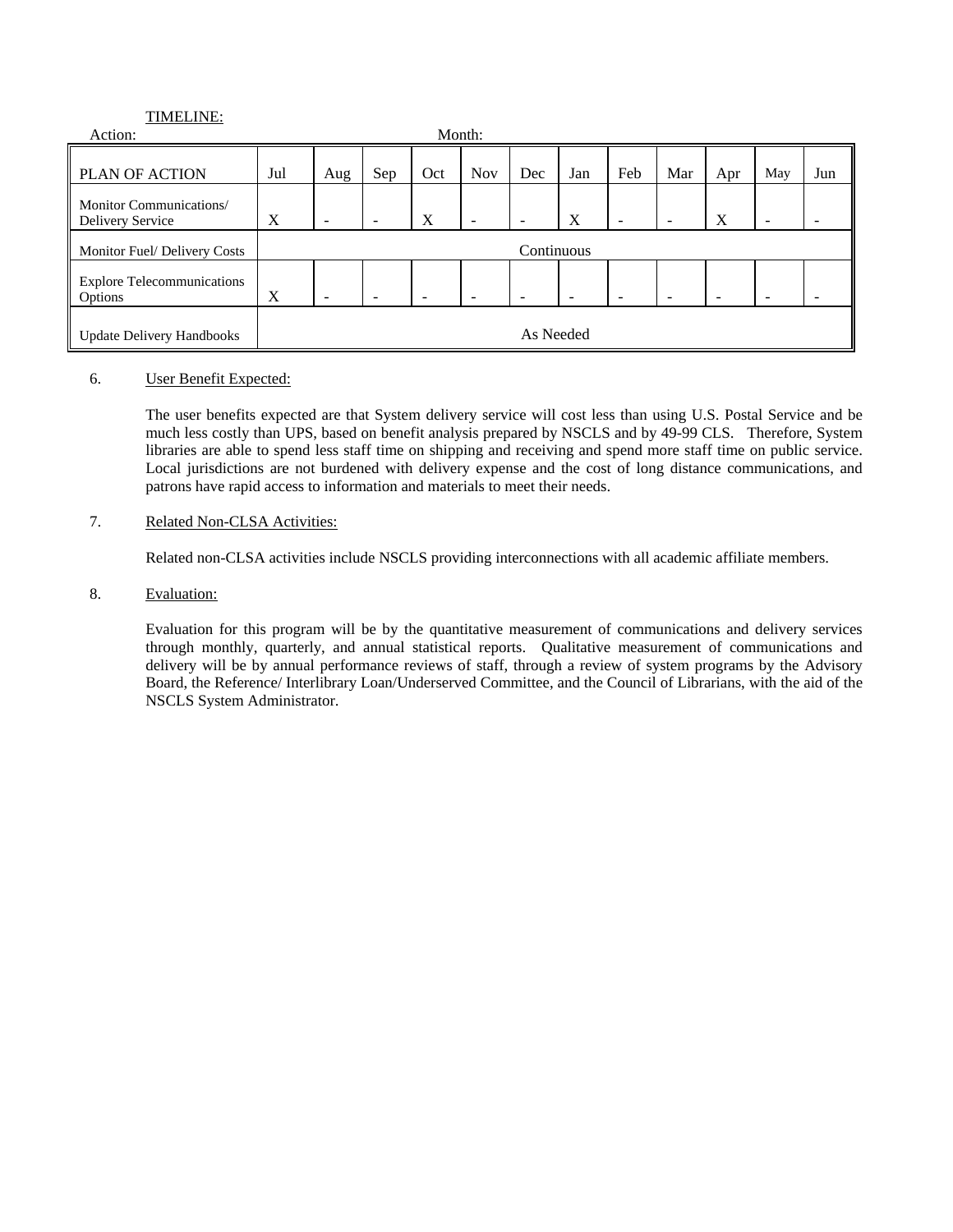## **CALIFORNIA LIBRARY SERVICES ACT ESTIMATED WORKLOAD Communications Program, FY 2008/09**

|                                                                                                                     | <b>Estimated Number</b>                 | of Messages                            |  |  |
|---------------------------------------------------------------------------------------------------------------------|-----------------------------------------|----------------------------------------|--|--|
| What is the estimated number of messages sent via<br>each communication device listed below, on an annual<br>basis? | <b>Between System</b><br><b>Members</b> | To Other than<br><b>System Members</b> |  |  |
| a. Telephone                                                                                                        | 2,750                                   | 170                                    |  |  |
| b. Telefacsimile                                                                                                    | 3,500                                   | 475                                    |  |  |
| c. Electronic Mail (other than thru Internet                                                                        | $-()$ -                                 | $-()$ -                                |  |  |
| d. Internet (include email through Internet)                                                                        | 15,000                                  | 1,000                                  |  |  |
| e. Other (specify)                                                                                                  | $-0-$                                   | $-0-$                                  |  |  |
| Total                                                                                                               | 21,250                                  | 1,645                                  |  |  |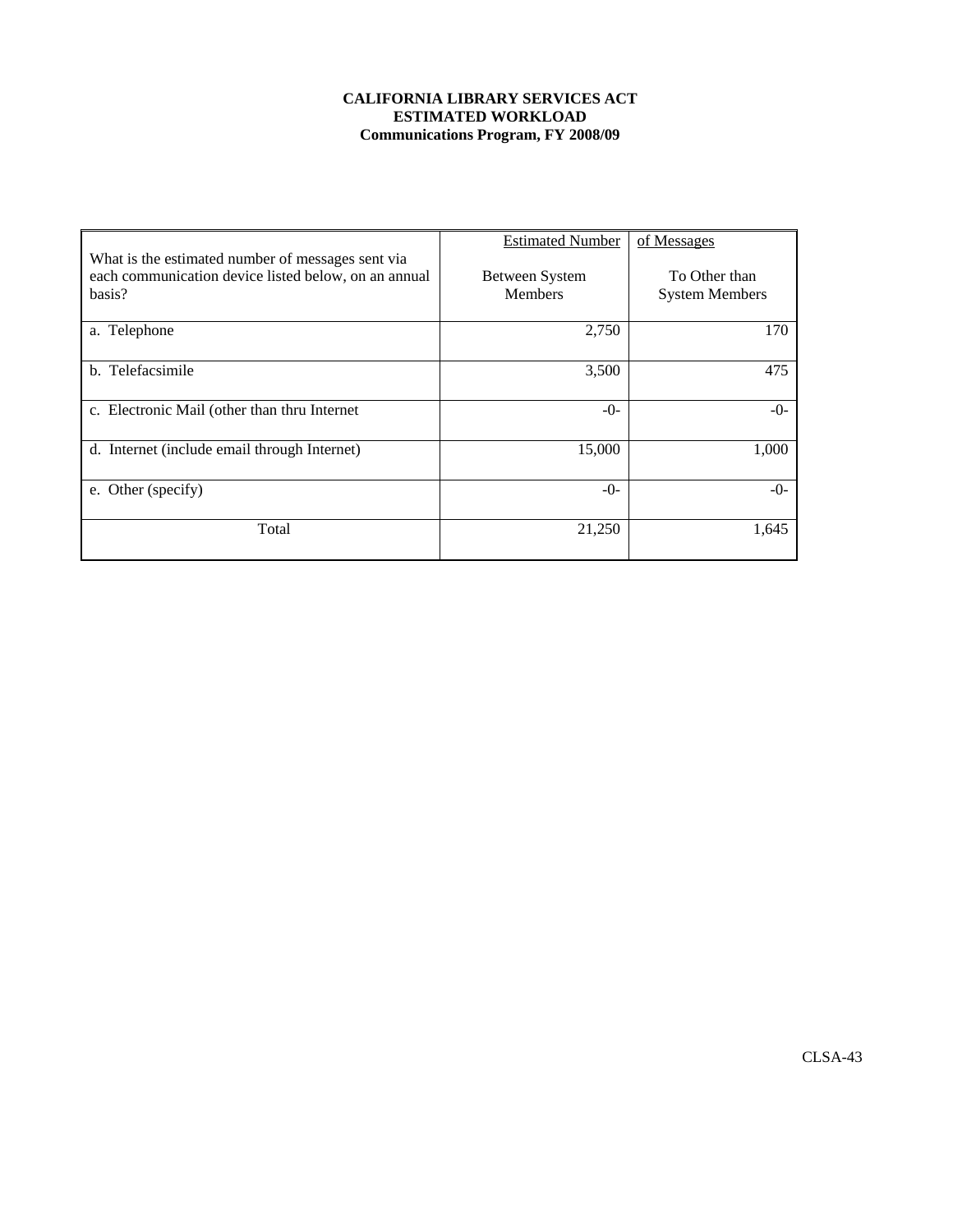## **CALIFORNIA LIBRARY SERVICES ACT ESTIMATED WORKLOAD Intra-system Delivery Program, FY 2008/09**

|                                           |                         | Items Delivered To:      |                      |  |  |  |  |  |  |  |
|-------------------------------------------|-------------------------|--------------------------|----------------------|--|--|--|--|--|--|--|
| Items sent by:                            | <b>System Member</b>    | Non-public               |                      |  |  |  |  |  |  |  |
|                                           | <b>Public Libraries</b> | Libraries in System Area | <b>TOTAL</b>         |  |  |  |  |  |  |  |
| a. System member public library           | 493,963                 | 19,735                   | 513,698              |  |  |  |  |  |  |  |
| b. Non-public libraries in System area    | 11,374                  | 9,255                    | 20,629               |  |  |  |  |  |  |  |
| <b>TOTAL</b>                              | 505,337                 | 28,990                   | 534,327              |  |  |  |  |  |  |  |
|                                           |                         | <b>System Owned</b>      | Contracted<br>Vendor |  |  |  |  |  |  |  |
| c. Number of delivery vehicles            |                         | $\theta$                 | $-3-$                |  |  |  |  |  |  |  |
| d. Frequency/schedule of delivery service |                         |                          |                      |  |  |  |  |  |  |  |
| 3 Days per week: Van Routes 1             |                         |                          |                      |  |  |  |  |  |  |  |
| 2 Days per week: Van Routes 2 and 4a      |                         |                          |                      |  |  |  |  |  |  |  |
| 1 Day per week: Van Routes 3, 4b and 5    |                         |                          |                      |  |  |  |  |  |  |  |
| Percentage of items to be delivered<br>e. |                         |                          |                      |  |  |  |  |  |  |  |
| U.S. Mail: 1%<br><b>UPS: 4%</b>           | System Van: 0%          | Contracted Van: 95%      | Other: 0%            |  |  |  |  |  |  |  |

CLSA-43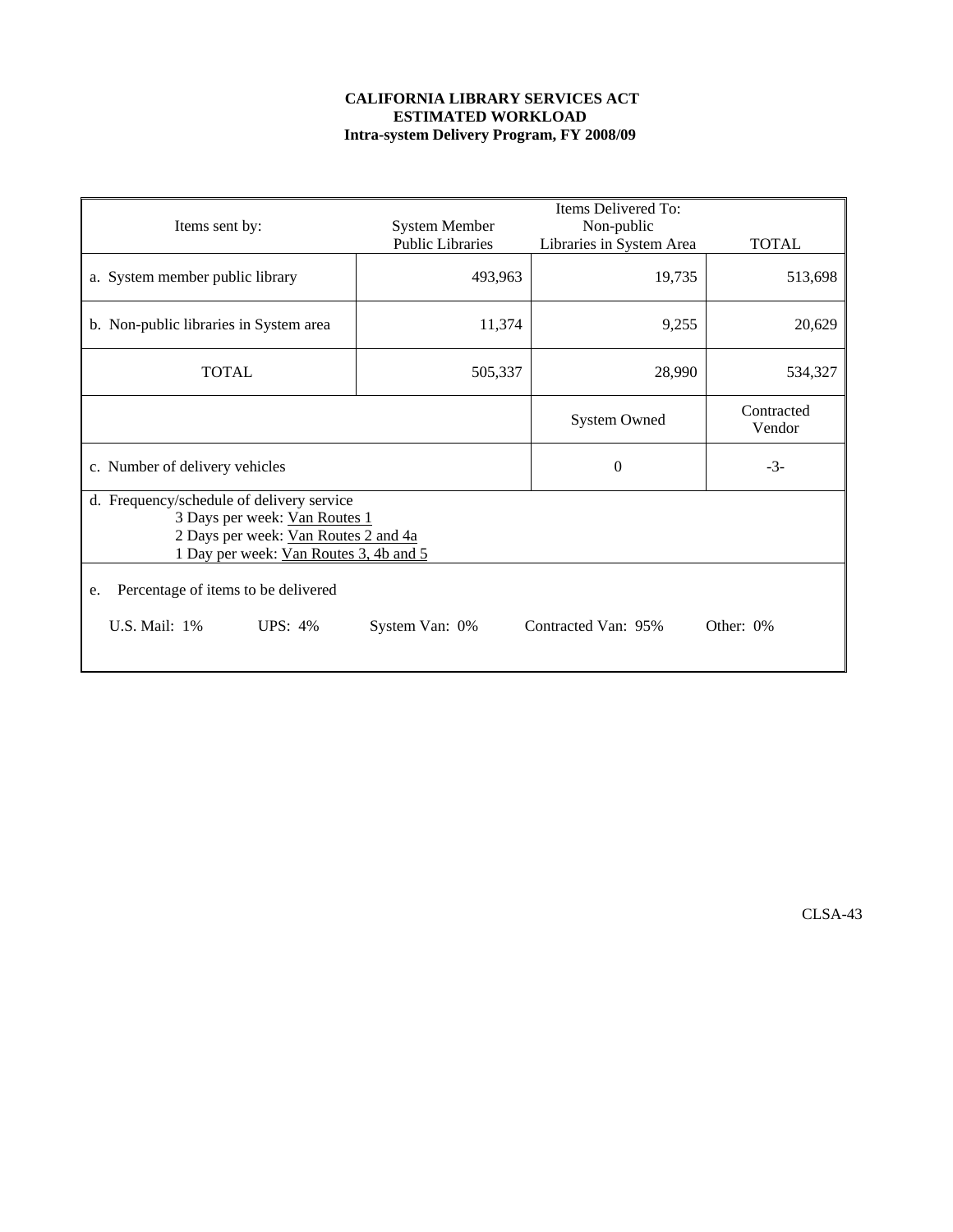#### **SERVICE PROGRAM BASELINE BUDGET REQUEST FY 2008/09 (B) SYSTEM COMMUNICATION & DELIVERY (Section 18745)**

SYSTEM NAME: North State Cooperative Library System

| Personnel<br>(a)<br>(Attach job descriptions only if changed significantly from previous year)                                     |                        |        | Materials<br>(b) |                              |                                                                  |  |  |  |  |  |
|------------------------------------------------------------------------------------------------------------------------------------|------------------------|--------|------------------|------------------------------|------------------------------------------------------------------|--|--|--|--|--|
| Classification                                                                                                                     | FTE/No of<br>Positions | Salary | Benefits         | Total                        | Not Applicable                                                   |  |  |  |  |  |
|                                                                                                                                    |                        |        |                  |                              |                                                                  |  |  |  |  |  |
|                                                                                                                                    |                        |        |                  |                              |                                                                  |  |  |  |  |  |
| Total                                                                                                                              |                        |        |                  |                              |                                                                  |  |  |  |  |  |
|                                                                                                                                    |                        |        |                  |                              |                                                                  |  |  |  |  |  |
| <b>Operations</b><br>(c)                                                                                                           |                        |        |                  |                              | (d)<br>Capital Outlay                                            |  |  |  |  |  |
| 1. Office Supplies                                                                                                                 |                        |        |                  | \$500                        |                                                                  |  |  |  |  |  |
| 2. Travel                                                                                                                          |                        |        |                  |                              | 1. Equipment (specify)                                           |  |  |  |  |  |
| 3. Indirect Costs/Fiscal Agent Fee                                                                                                 |                        |        |                  |                              | 2. Equipment Replacement Revolving Fund<br>$\overline{0}$        |  |  |  |  |  |
| 4. Contract Services (specify) UPS                                                                                                 |                        |        |                  | 2,000                        |                                                                  |  |  |  |  |  |
| 5. Duplication/Photocopy                                                                                                           |                        |        |                  | $\boldsymbol{0}$             | Total:                                                           |  |  |  |  |  |
| 6. Telecommunications (Telephone)                                                                                                  |                        |        |                  |                              |                                                                  |  |  |  |  |  |
| Other (specify)                                                                                                                    |                        |        |                  |                              | <b>GRAND TOTAL:</b><br>\$157,268                                 |  |  |  |  |  |
| Electronic Mail Service/Internet Postage and UPS<br>Professional & Specialized Services<br>Postage<br><b>Equipment Maintenance</b> |                        |        |                  | 136<br>154,182<br>200<br>250 | less local funds<br>59,060<br>98,208<br><b>CLSA TOTAL:</b><br>\$ |  |  |  |  |  |
|                                                                                                                                    |                        | Total: |                  | \$157,268                    | Total of a,c,d: \$157,268                                        |  |  |  |  |  |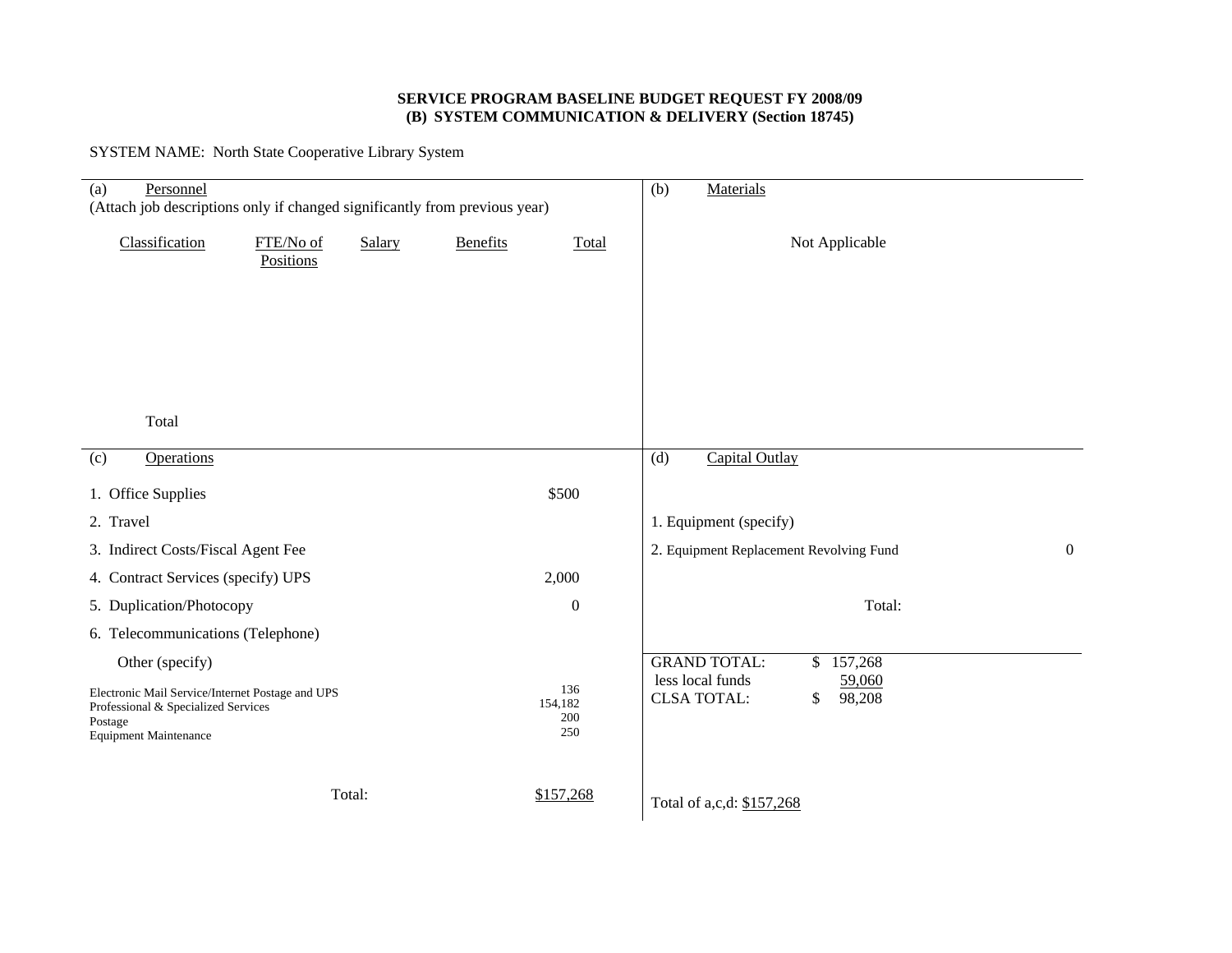## **CALIFORNIA LIBRARY SERVICES ACT PLAN OF SERVICE, 2008/2009 CLSA System Advisory Board Program**

1. System Name: North State Cooperative Library System.

#### 2. Objectives:

- 100% of the SAB members will submit written and/or oral reports of System Advisory Board and System activities to their respective appointing bodies and give a memo of same to the NSCLS Administrator.
- The SAB will present the Council of Librarians with information about community service needs and library activities.
- The SAB members will share information about library activities with other SAB members and local Friends groups.
- The SAB will continue to learn about the System and to contribute to it by cumulative attendance at least 15 committee meetings (meeting may be in place, video conference call, video or online), 3 training events, and 4 Council of Librarians meetings. This represents the total activity of all board members, not the activity of an individual board member during the fiscal year.
- 100% of SAB members will have the opportunity to review and contribute to the FY 2009/2010 Plan of Service and to evaluate System services.
- The SAB members will review and evaluate the activities of FY 2008/2009 and prepare a plan for FY 2009/2010's SAB activities.
- Geographically isolated are the target group for the year.
- 3. Inventory of Available Resources:
	- An informal orientation to NSCLS is offered annually as are training opportunities and workshops.
	- NSCLS libraries provide the SAB with meeting rooms, and NSCLS Headquarters provides the SAB with support service.
	- System staff is experienced in working with citizen advisory groups and relate well to the SAB.
	- NSCLS provides the SAB members with relevant System publications. In addition, NSCLS has prepared an Advisory Board Handbook for the members.
	- Newly designed NSCLS Web site.

#### 4. Plan of Action:

The SAB will meet 4 times a year, and SAB members are encouraged to attend meetings of the Council of Librarians. The NSCLS staff and/or SAB Chairman will provide an informal orientation meeting, the SAB Handbook, and provide an annual orientation tour as needed, to inform new members of the SAB about their responsibilities, the System, and its resources.

The NSCLS staff will keep the SAB members informed about System activities by sending the members the Council Agendas and Minutes, Agendas of Committee Meetings, Reports of Library of California Board Meetings, the regional newsletter, and any other pertinent materials.

The NSCLS staff will provide an orientation tour and/or information to clarify and answer questions on materials concerning the SAB. The SAB will participate in the development of the NSCLS Plan of Service and CLSA budget requests.

The SAB will discuss community information needs and library activities. This information will be reported to the Council of Librarians. Members of the SAB will serve on the Community Relations Committee and on one other NSCLS Committee each. The SAB will cooperate with the Council of Librarians on special projects. The special projects for 2008/2009 will be: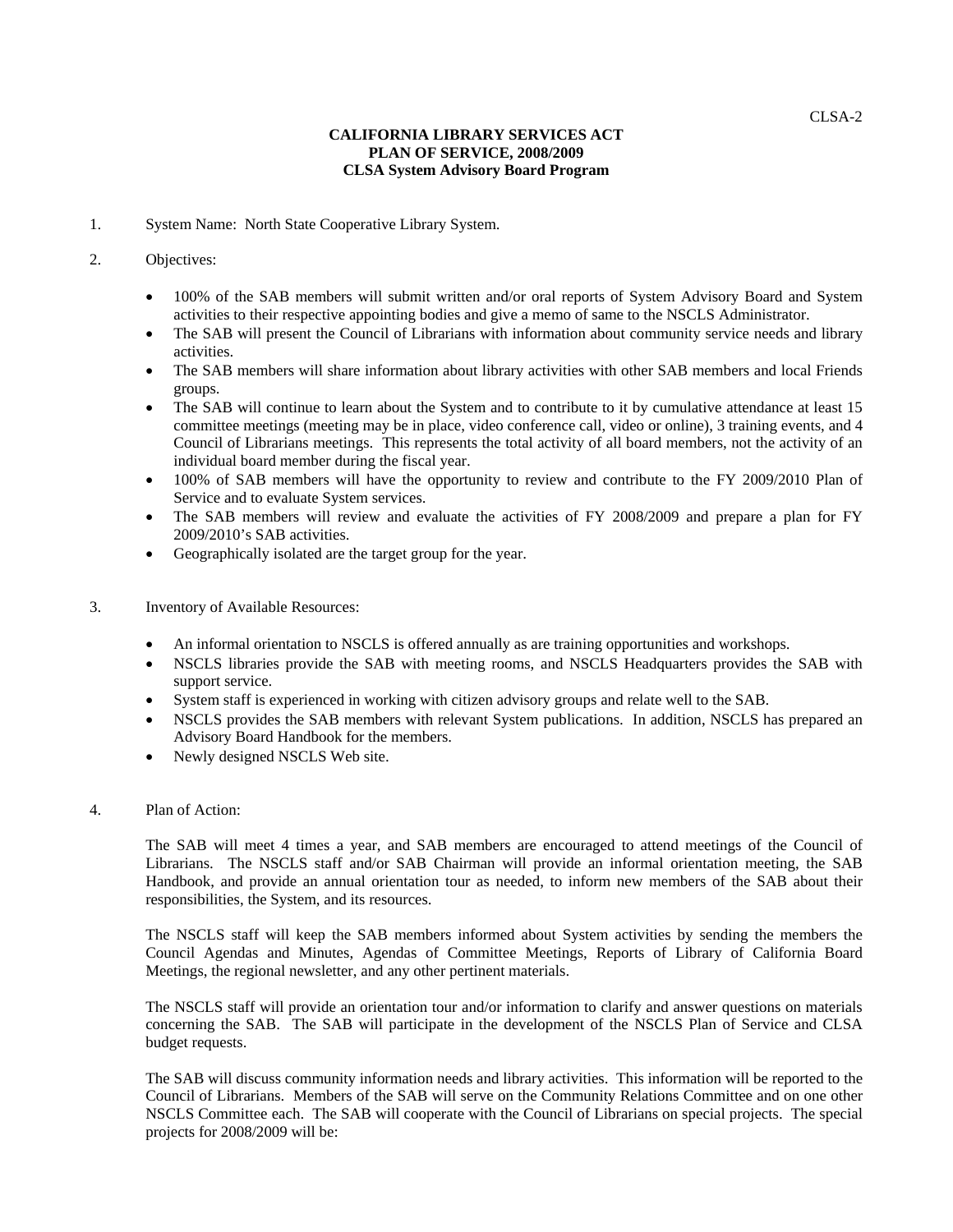a. With the current financial situation, it is imperative that SAB members present libraries' needs to the local community organizations and get them interested and active in contacting legislators in Sacramento. The more publicity and pressure regarding special needs of libraries, especially in rural counties with very limited tax bases, the greater the impact will be made on the state legislature to address problems and take positive action. SAB members need to be pro-active and to publicize positive library developments and activities.

b. Encourage local Friends groups to conduct community public relations programs contacting local newspapers, radio, TV, and available media with articles that stress positive goals and achievements of libraries and their vital role in the community.

c. Encourage members to attend library advocacy training workshops sponsored by the California State Library and/or CALTAC and CLA.

d. Recommend funding Summer Library Program materials for children subject to available funds at the end of the 2008/2009 fiscal year.

 e. Update and reprint as needed the System Services bookmark, Advisory Board brochure, System brochure, Servicios Gratis brochure, and "Share a Book at Home" brochure.

f. Encourage libraries and their Friends groups to use the librarybooksales.org web site to sell rare and collectible books and to list their book sales on online book sale web sites.

- g. Encourage libraries to continue to improve services to senior citizens.
- b. Encourage libraries to improve services to the individuals with disabilities and their caregivers.
- *c.* Encourage libraries to improve services to the geographically isolated.

The SAB Chair will be available to meet with the Council of Librarians to decide what other projects are needed and can be implemented by the SAB. The SAB will research and/or act on specific requests from the Council of Librarians.

The SAB will evaluate activities and develop a plan of action for FY 2009/2010.

The activities correlate to the actions listed above.

| Action                                          | Month: |                          |     |                          |                          |     |                              |                          |              |                          |                          |     |
|-------------------------------------------------|--------|--------------------------|-----|--------------------------|--------------------------|-----|------------------------------|--------------------------|--------------|--------------------------|--------------------------|-----|
| PLAN OF ACTION                                  | Jul    | Aug                      | Sep | Oct                      | <b>Nov</b>               | Dec | Jan                          | Feb                      | Mar          | Apr                      | May                      | Jun |
| <b>SAB</b> Meetings                             | -      | $\overline{\phantom{a}}$ | X   | $\overline{\phantom{a}}$ | $\overline{\phantom{a}}$ | X   | $\qquad \qquad \blacksquare$ | $\overline{\phantom{a}}$ | X            | $\overline{\phantom{a}}$ | X                        |     |
| <b>SAB Elections</b>                            | ۰      | $\overline{a}$           |     | ۰                        | ٠                        |     |                              | $\overline{\phantom{a}}$ | Nom<br>inate | ۰                        | Elect                    |     |
| Info. to SAB                                    |        | <b>Continuous</b>        |     |                          |                          |     |                              |                          |              |                          |                          |     |
| <b>Orientation Tour</b><br>(at least annually)  |        | $\overline{\phantom{0}}$ | X   | $\overline{\phantom{a}}$ | $\overline{\phantom{0}}$ |     | $\overline{\phantom{a}}$     | $\overline{\phantom{a}}$ | ٠            |                          | $\overline{\phantom{0}}$ |     |
| Planning Agenda                                 | ۰      | $\overline{\phantom{a}}$ | X   | -                        | $\overline{\phantom{0}}$ | X   | ۰                            | $\overline{\phantom{a}}$ | X            | ۰                        | X                        |     |
| <b>Improve Reference</b><br>Include underserved |        |                          |     |                          |                          |     | <b>Continuous</b>            |                          |              |                          |                          |     |
| Communication/Delivery                          |        |                          |     |                          |                          |     | <b>Continuous</b>            |                          |              |                          |                          |     |
| Improve ILL Reference                           |        |                          |     |                          |                          |     |                              |                          |              |                          |                          |     |
|                                                 |        |                          |     |                          |                          |     | <b>Continuous</b>            |                          |              |                          |                          |     |
| Special Projects/Present Info.                  |        |                          |     |                          |                          |     | <b>Continuous</b>            |                          |              |                          |                          |     |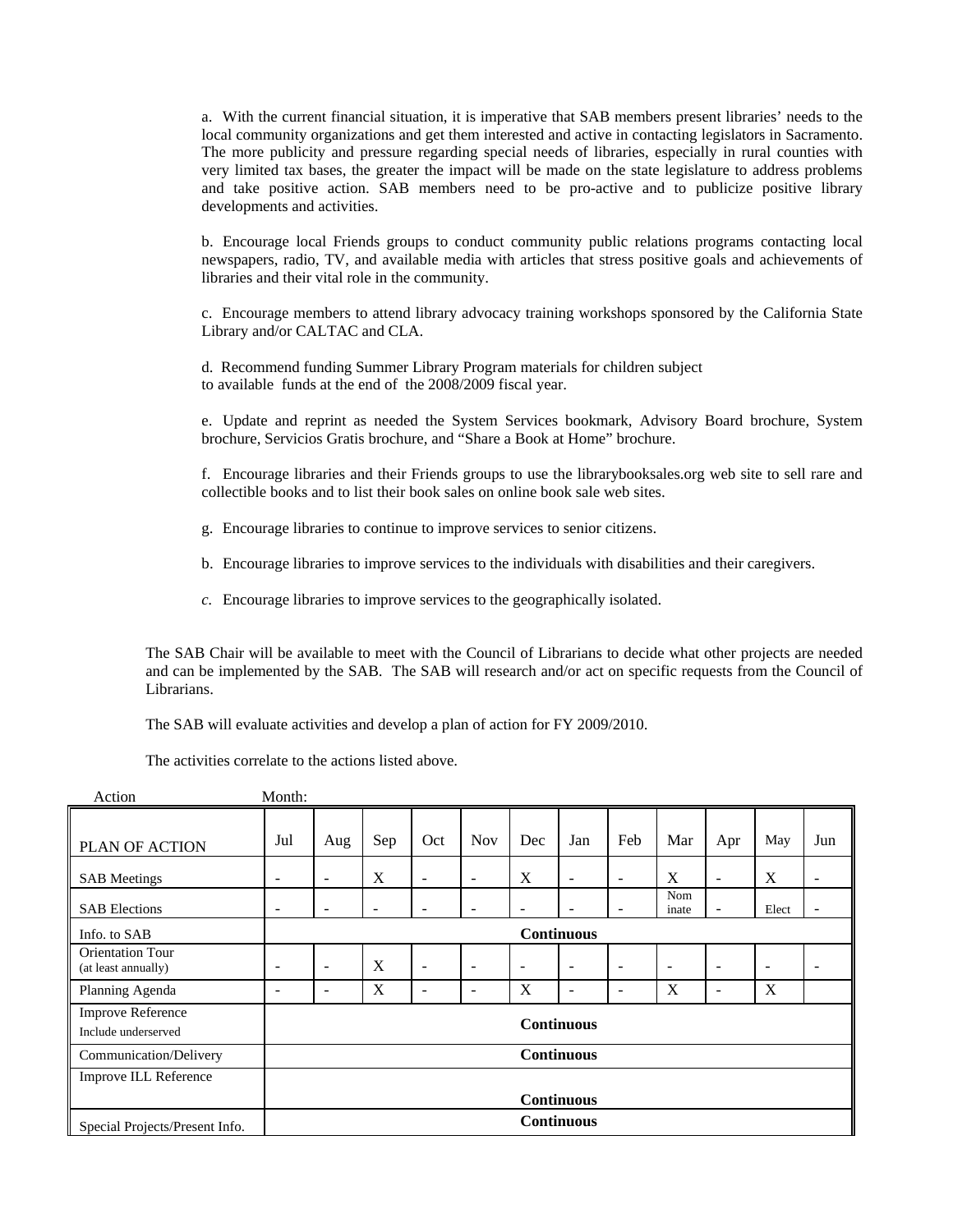| on Libraries                                                         |                            |  |  |                          |   |                            |   |  |   |  |  |
|----------------------------------------------------------------------|----------------------------|--|--|--------------------------|---|----------------------------|---|--|---|--|--|
| <b>Public Relations</b>                                              | <b>Continuous</b>          |  |  |                          |   |                            |   |  |   |  |  |
| <b>Advocacy Workshops</b>                                            | <b>Attend as Offered</b>   |  |  |                          |   |                            |   |  |   |  |  |
| <b>Update Brochures</b>                                              | <b>As Needed</b>           |  |  |                          |   |                            |   |  |   |  |  |
| Encourage Service to disabled<br>individuals and their<br>caregivers | <b>Throughout the Year</b> |  |  |                          |   |                            |   |  |   |  |  |
| Encourage Service to the<br>geographically isolated                  |                            |  |  |                          |   | <b>Throughout the Year</b> |   |  |   |  |  |
| <b>Attend Council Meetings</b>                                       |                            |  |  |                          |   | <b>As Scheduled</b>        |   |  |   |  |  |
| <b>Attend Committee Meetings</b>                                     |                            |  |  |                          |   | <b>As Scheduled</b>        |   |  |   |  |  |
| <b>Reports for Appointing</b><br>Authorities                         |                            |  |  | $\overline{\phantom{0}}$ | X |                            | X |  | X |  |  |

#### 5. User Benefit Expected:

The SAB members bring a "consumer" perspective to the evaluation of cooperative library services and provide valuable insight into ways of making the services more accessible to citizens.

It is expected that the SAB will continue to work with the Council of Librarians to improve library services to meet the unique information needs of rural library users. The SAB members will encourage people to have increased awareness of and to use the services of the North State Cooperative Library System. They will continue to increase the visibility of cooperative services and thereby raise citizens' expectations of services available from local public libraries.

Children's library programs such as Children's Book Week and the Summer Reading Program will be enhanced by funds and materials provided by the SAB as advised by member library directors.

#### 6. Related Non-CLSA Activities:

North State Cooperative Library System Advisory Board continues to identify groups that do not receive adequate library service. The SAB will work to extend library services to groups receiving deficient library services. Through the efforts of the Reference/ILL/Underserved Committee, the SAB will continue to inform elected and appointed officials at the local, state, and national levels of the funding needs of libraries and continue to develop public relations activities to make citizens more aware of the cooperative services available through local public libraries.

#### 7. Evaluation:

SAB minutes, minutes of the Council of Librarians meetings and of NSCLS Committee meetings will be reviewed annually to determine if objectives have been met. Articles in newsletters written letters, and other documents produced will be noted and counted.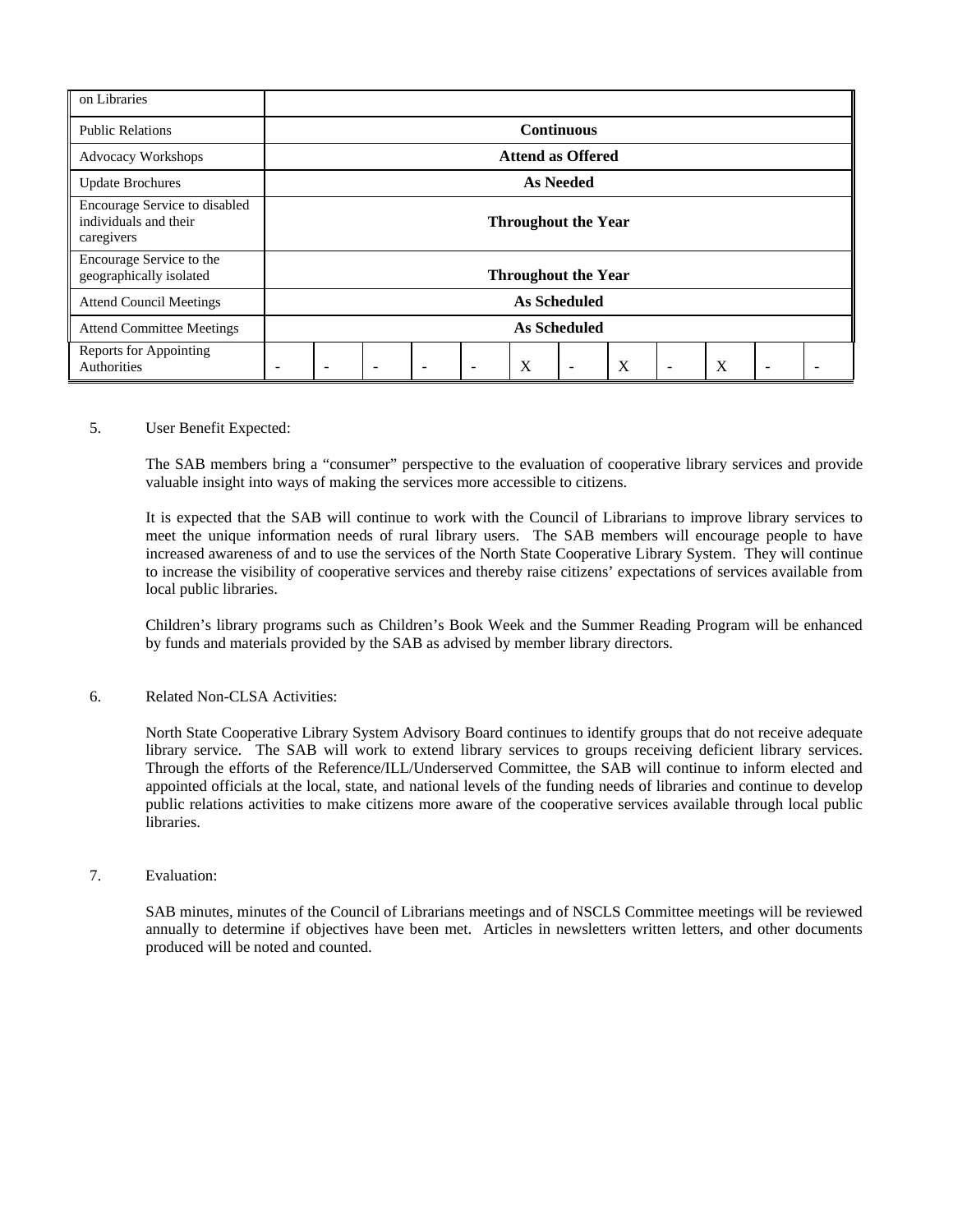### **CALIFORNIA LIBRARY SERVICES ACT ESTIMATED WORKLOAD System Advisory Board Program, FY 2008/09**

- a. Number of members on Advisory Board: 12
- b. Number of Advisory Board meetings to be held: 4
- c. Estimated number of System meetings/events which SAB members will attend: 15
- d. Estimated number of miles to be traveled annually, all members: 5,650
- e. Estimated number of overnight stays required, all members: 12

CLSA-43